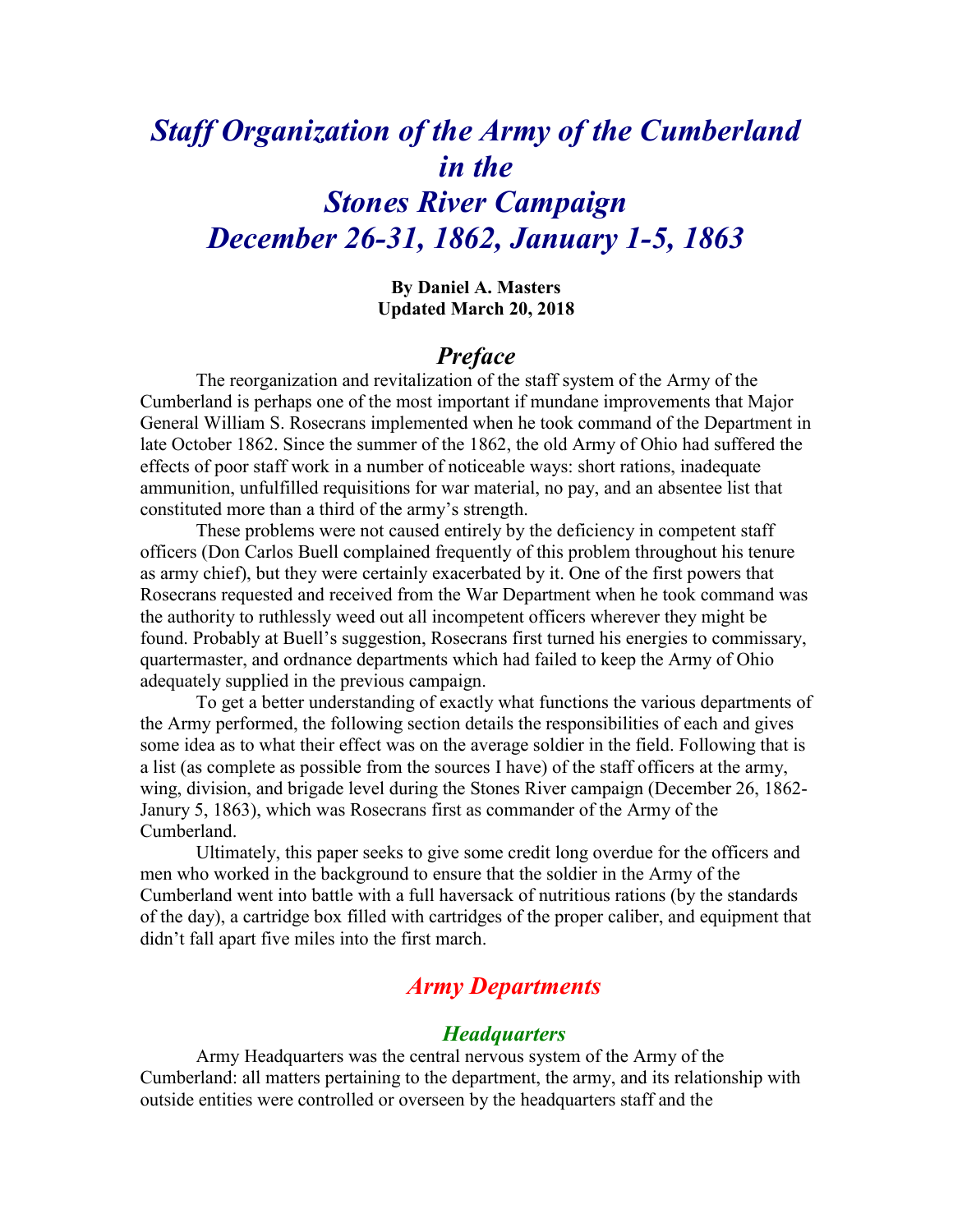commanding general. Headquarters was responsible for the entire care of the army: everything from quartermaster requisitions filed by the  $21<sup>st</sup>$  Ohio, to a furlough request from a private in the 1<sup>st</sup> Wisconsin, to settling disputes between locals and division commanders, to working with the state government under Governor Andrew Johnson, headquarters did it all. In many instances (after Rosecrans had ensured that men of intelligence and capacity occupied the relevant staff positions down the chain of command), all that was required from headquarters was the signature of an aide-de-camp or any other member of Rosecrans' staff. Initially things didn't run that smoothly, but by the time of the Stones River campaign, Rosecrans and his staff were in an admirable state of tune.

Each day, wing and division commanders filed a morning report that gave the number of soldiers present for duty and mentioned any unusual occurrences during their night on their respective fronts. After having ascertained the situation of the day, headquarters was responsible for the drafting and delivery of orders to wing commanders and the supervision to see that those orders were carried out. In the meantime, headquarters would conduct army business with anyone from local residents seeking protection of their property or safe conduct passes, to army contractors who seek redress for some grievance suffered at the hands of a subordinate. Headquarters was also responsible for the "paperwork" of the army: overseeing courts-martial reports, approving and forwarding furlough and discharge papers, compiling reports of hospital conditions and implementing recommendations for their improvement; the list is practically endless. It can best be summed up by saying that all of the work of the departments listed below passed through headquarters at some point. Headquarters' main function, both in battle and in camp, was control and oversight of the army.

#### *Positions:*

Assistant adjutant general- oversees troop matters (furloughs, rosters, etc.) and writes orders, usually chief of staff

Aide-de-camp- delivers orders, assists commanding general in sundry ways Chief of artillery- oversees maintenance, use, and deployment of all army artillery (see below)

Chief of commissary- oversees operation of commissary department (see below) Chief disbursing officer- oversees cash flow of the army

Chief mustering officer- oversees mustering in and out of volunteer regiments Chief of quartermasters- oversees operation of quartermasters department (see

below)

Chief of signal corps- oversees communications via telegraph and flags Chief of topographical engineers- oversees production and distribution of maps and literature

Inspector general- oversees condition of men, equipment, morale, officer competency

Judge advocate general- oversees legal affairs of the army (courts-martial) Medical director- oversees general physical condition of the army (see below)

Ordnance officer- oversees use and distribution of military ordnance (ammunition, artillery shells, etc.)

Provost marshal general- oversees "military police" and enemy prisoners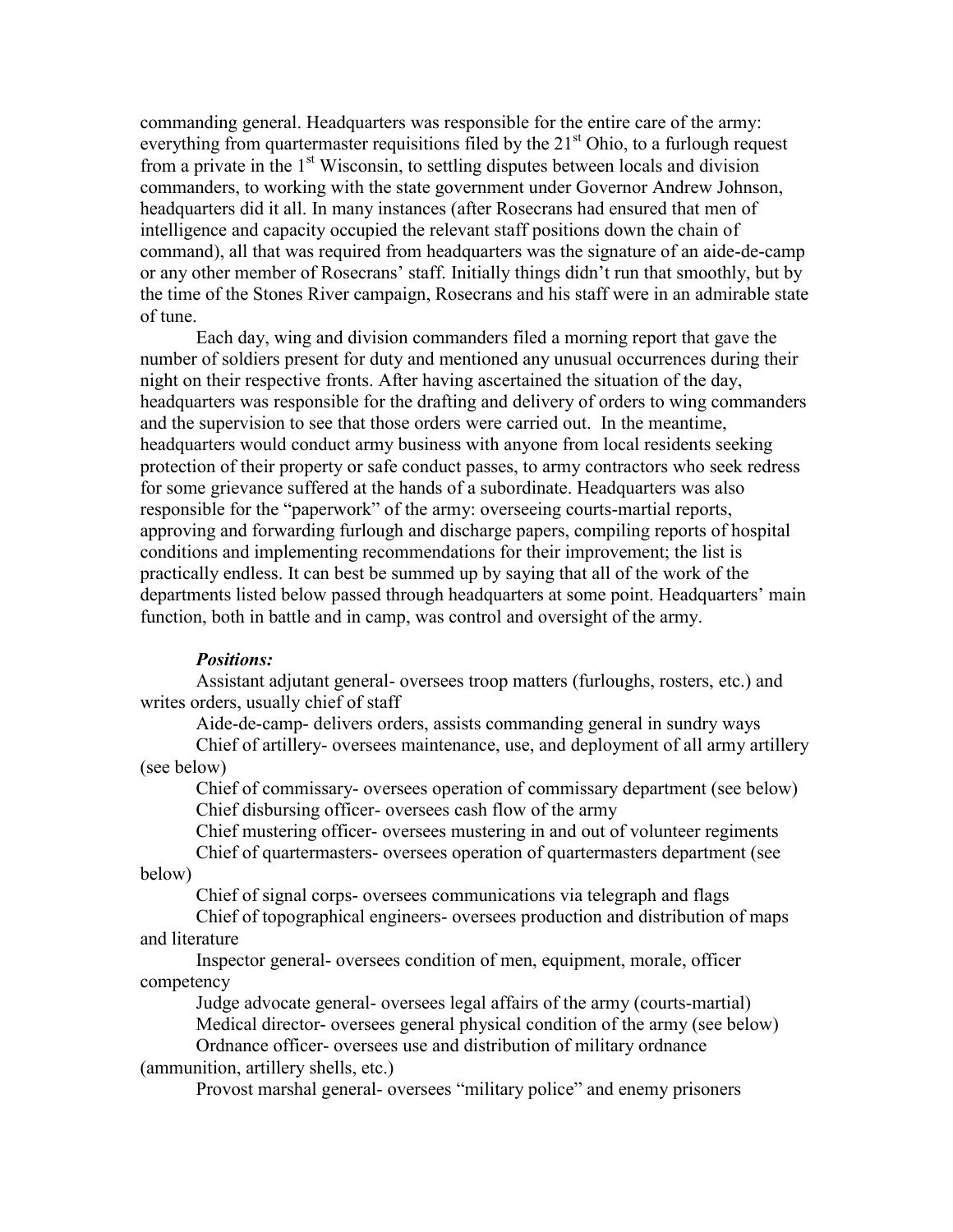### *Quartermaster*

"Upon the faithful and able performance of the duties of the quartermaster an army depends for its ability to move," wrote Lieutenant Colonel John W. Taylor, chief quartermaster of the Army of the Cumberland following the Stones River campaign. "The least neglect or want of capacity on his part may foil the best-concerted measures and make the best-planned campaign impracticable. The services of those employed in the great depots in which the clothing, transportation, horses, forage, and other supplies are provided are no less essential to success and involve no less labor and responsibility than those of the officers who accompany the troops on their marches and are charged with the care and transportation off all the material essential to their health and efficiency."

The quartermaster department carried enormous responsibility for acquiring, storing, and transporting of materials of all kinds needed for the army: clothing, shoes, leather accoutrements, knapsacks, haversacks, blankets, ponchos, tents, miles of rope of various grades, forage for battery and cavalry horses, wagons, ambulances, wheels, axle grease, tack and harness, etc. The department also arranged for the transportation of this equipment by contracting with railroads, shipping companies, stage, and freight companies to deliver the material.

The quartermaster department breaks down its responsibilities into three subdepartments: clothing, camp and garrison equipage, transportation by land and water, and regular and contingent supplies for the army. Clothing will be explained in some detail below. To supply an army of the size of the Army of the Cumberland in late 1862, the quartermaster department had to store more than 200,000 sacks of grain and 24,000 bales of hay to ensure a consistent supply. The department sent out officials to purchase and inspect forage, giving receipts to loyal parties and simply taking that which was owned by the rebels. The simple task of storing and keeping track of this immense quantity of forage must have been a daunting task.

Regular and contingent supplies include materials for the hospitals (facilities, bandages, surgical implements, medicines, etc.), for the barracks, fuel (coal, wood, lamp oil, etc.), stationery, secret service, and any incidental expenses the army may accrue during its operations. Interestingly, the quartermaster department paid spies and worked to cut the flow of illicit goods (blockade running) to Southern lines. While the black market flourished in the area surrounding Nashville, the quartermaster's department in conjunction with the Army police under William Trousdale did much to combat this trade. The department also employed thousands of men as laborers, teamsters, clerks, railroad workers, and tradesmen. The Army of the Cumberland was the first Civil War army to hire large numbers of contrabands to work as teamsters, being "generally familiar with the management of mules and preferred by wagon masters to careless white drivers." By this simple expedient (and by paying these contrabands a fraction of what white teamsters received in pay), the department was able to free up nearly 4,000 soldiers for duty and save the government \$40,000 a month in wages.

Returning to the clothing and camp equipage, each soldier, regiment, or battery was allowed a certain allowance of military material. Be it wagons, shoes, cartridge box plates, or what have you, the army allowed a certain amount to each organizational entity.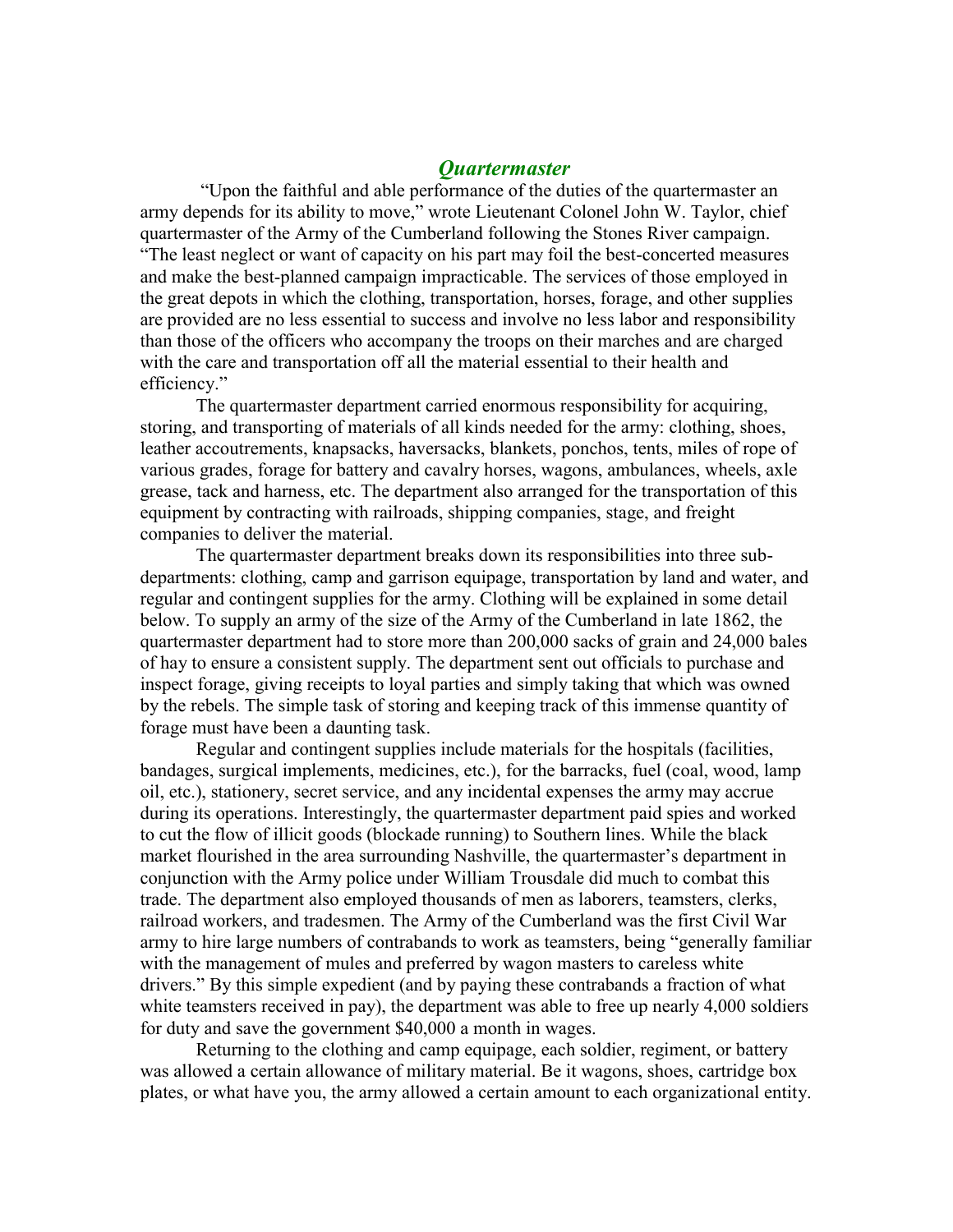For example, each infantry regiment could have one wagon, while an artillery battery could have one wagon per gun (up to six or eight). Each soldier was given a clothing allowance (an account kept on record with the quartermaster) and his company commander would make a requisition upon the brigade quartermaster to draw the needed equipment when some deficiency was found. What follows will explain in some detail how the entire system functioned from a company level to the wing level.

Private Frederick McLargin of Company C,  $21<sup>st</sup>$  Ohio Volunteer Infantry discovers that the pair of brogans he drew at Huntsville, Alabama in May 1862 has become worn and need replacement. To be sure, he can see his stocking feet protruding from the toe of his shoes. Sunday morning at inspection, his company commander Captain Arnold McMahan notices McLargin's shoe deficiency and makes a note to requisition another pair when he visits the quartermaster that afternoon. Following lunch, Captain McMahan takes his prospective requisition of five pairs of shoes to his regimental commander, Lieutenant Colonel James Neibling, who signs off on the requisition and sends McMahan to brigade quartermaster First Lieutenant Robert Mungen. Now, Lieutenant Mungen is also a member of the  $21<sup>st</sup>$  Ohio Infantry and a close friend of Colonel Neibling, and after greeting Captain McMahan checks his stores to find five appropriately-sized pairs of shoes. Finding the shoes, Mungen hands them off to McMahan who signs for the shoes and returns to his company. Mungen pulls out his register and reports the requisition, makes note of his remaining stock, and forwards the completed requisition to divisional quartermaster Captain Charles T. Wing. Wing receives the requisition a day or two later, makes his own note in his register and forwards the requisition to wing quartermaster Captain Andrew Jackson Mackay. Mackay makes his notes and files the requisition in the appropriate place and notes that he needs to acquire 500 pairs of shoes to meet his expected demand for the next week. And this operation went on dozens of times a day for articles of any description.

Furthermore, the quartermaster department oversaw the acquisition of the said pair of shoes, ensuring that the shoes were well made and not liable to fall apart in the rain like so many pairs of government shoddy issued early in the war. Government and department inspectors frequently visited contractors' places of manufacture to ensure that government standards for durability and quality were being met. Obviously this type of contact involving large sums of government money gave rise to payoffs and crooked dealings with some, but by and large, the Army of the Cumberland was well served by its quartermaster's department in this regard.

The opportunity for incompetence or neglect to break this smooth sequence is immediately apparent: had not Lieutenant Mungen, Captain Wing, and Captain Mackay kept track of how many shoes they had in stock, McMahan's requisition would not have been filled and Private McLargin would have marched off to Murfreesboro through those drenching rains in tatterdemalion shoes; possibly becoming sick and decreasing his company's strength on the battlefield on December 31, 1862. Campaigns have been lost for such neglect, especially when practiced on a widespread scale as it was during Buell's Kentucky campaign.

#### *Positions:*

Chief of quartermasters- oversees department and army quartermaster departments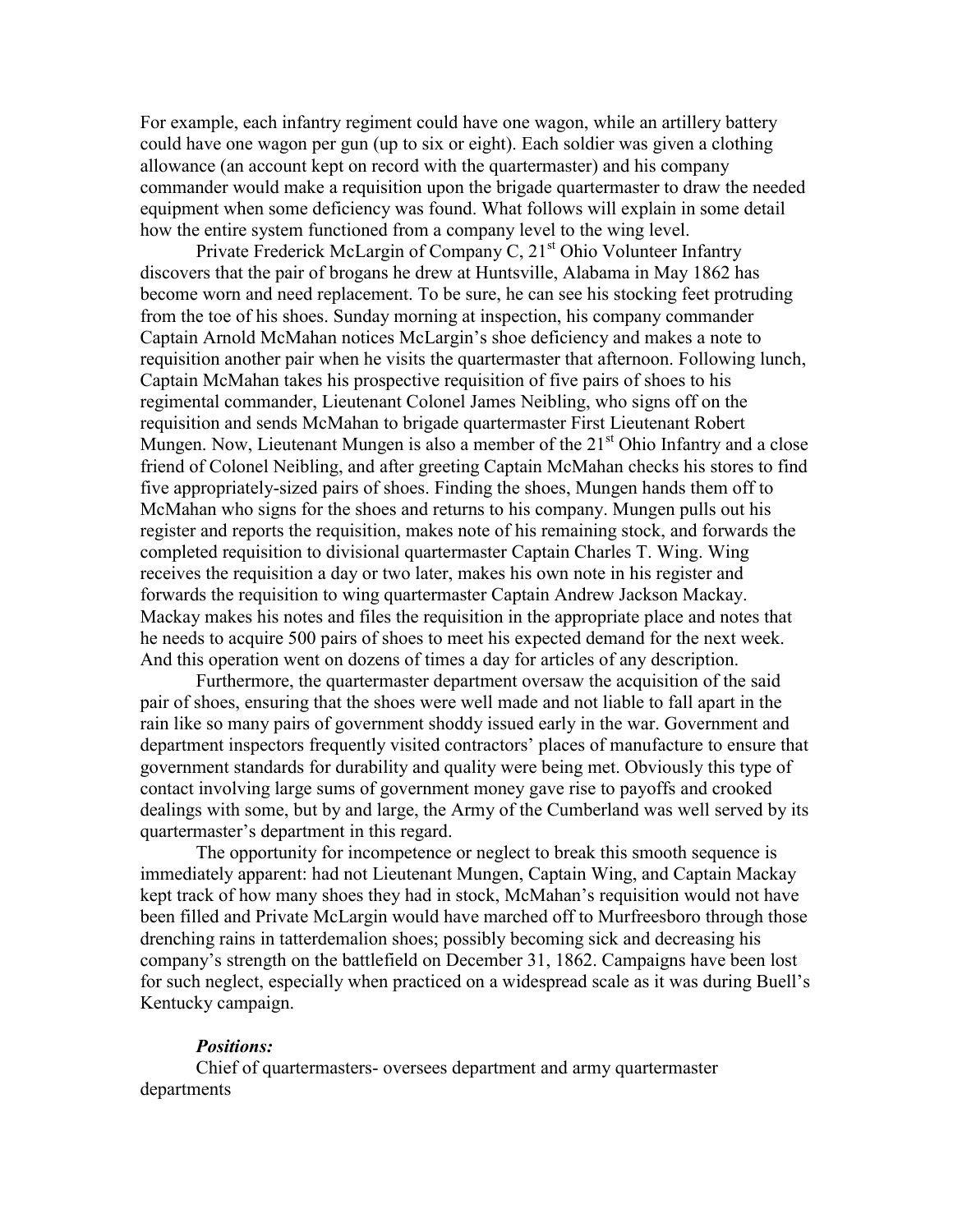Assistant quartermaster- wing, division, and brigade level, distributes equipment and material

## *Commissary*

"The commissary department is the great heart that sends the life blood bounding through the veins of the army. Other departments are useful and necessary, but this is absolutely indispensable." From stockpiling thousands of boxes of hard bread, to negotiating contracts with Chicago beef factors, the commissary department was responsible for all aspects of procuring and distributing food for the army. A list of some of the items that the Army of the Cumberland commissary regularly issued included salt or fresh beef, pork, bacon, flour, soft and hard bread, corn meal, coffee, sugar, beans, peas, rice, hominy, molasses, vinegar, soap, candles, and desiccated vegetables.

To acquire the necessary quantities of foodstuffs, the commissary contracted with the public through advertisements and set the supply process in motion. Many of the prominent meat packing plants in Chicago got their start supplying salt beef or pork to the Army of the Cumberland during the war. Lieutenant Colonel Samuel Simmons made arrangements to have thousands of southern Illinois cattle raised for the army and shipped south as needed: the army slaughtered more than 100 beeves per day by the spring of 1863. At massive bakeries along the Ohio River in cities such as Cincinnati and New Albany, the majority of the thousands of boxes of hard bread consumed monthly were produced for the army.

The commissary department inspected and approved all rations issued to the army, with sometimes unsatisfactory results. Hard bread sometimes arrived completely broken in pieces; other times, the bread was boxed too soon after baking and became moldy and useless. A box of bread such as this was usually replaced, but the commissary department saw nothing wrong with issuing a box of worm-infested bread to its soldiers! Vegetables sometimes sat far too long in warehouses before being issued in a rotten stategiven the desperate need of the men for fruits and vegetables; this was always a tragic occurrence.

Given the quantities and dollars involved, less scrupulous contractors and commissary officers sometimes colluded to defraud the government by selling diseased animals or flour mixed with sawdust at grossly inflated prices. Many soldiers were convinced that the desiccated vegetables that they were occasionally issued was nothing more than grass, leaves, and the scrapings from a hog trough- and undoubtedly in some cases, they were correct. But again as with the quartermasters department, outright fraud was more notable for its rarity than its frequency.

Rations issued on the march consisted almost invariably of hard bread and meat; but while in camp, commissary officers struggled to diversify the diet by introducing vegetables such as onions, potatoes, beans, and canned tomatoes. The winter months made procurement of these seasonal items problematic, and here the work of the various sanitary commissions were of enormous benefit to the army. Many commanding officers discovered that having competent cooks on hand greatly improved the general health and effectiveness of their commands. Left to their own devices, most soldiers proved to be poor cooks and undoubtedly many suffered from the effects of their culinary ineptitude.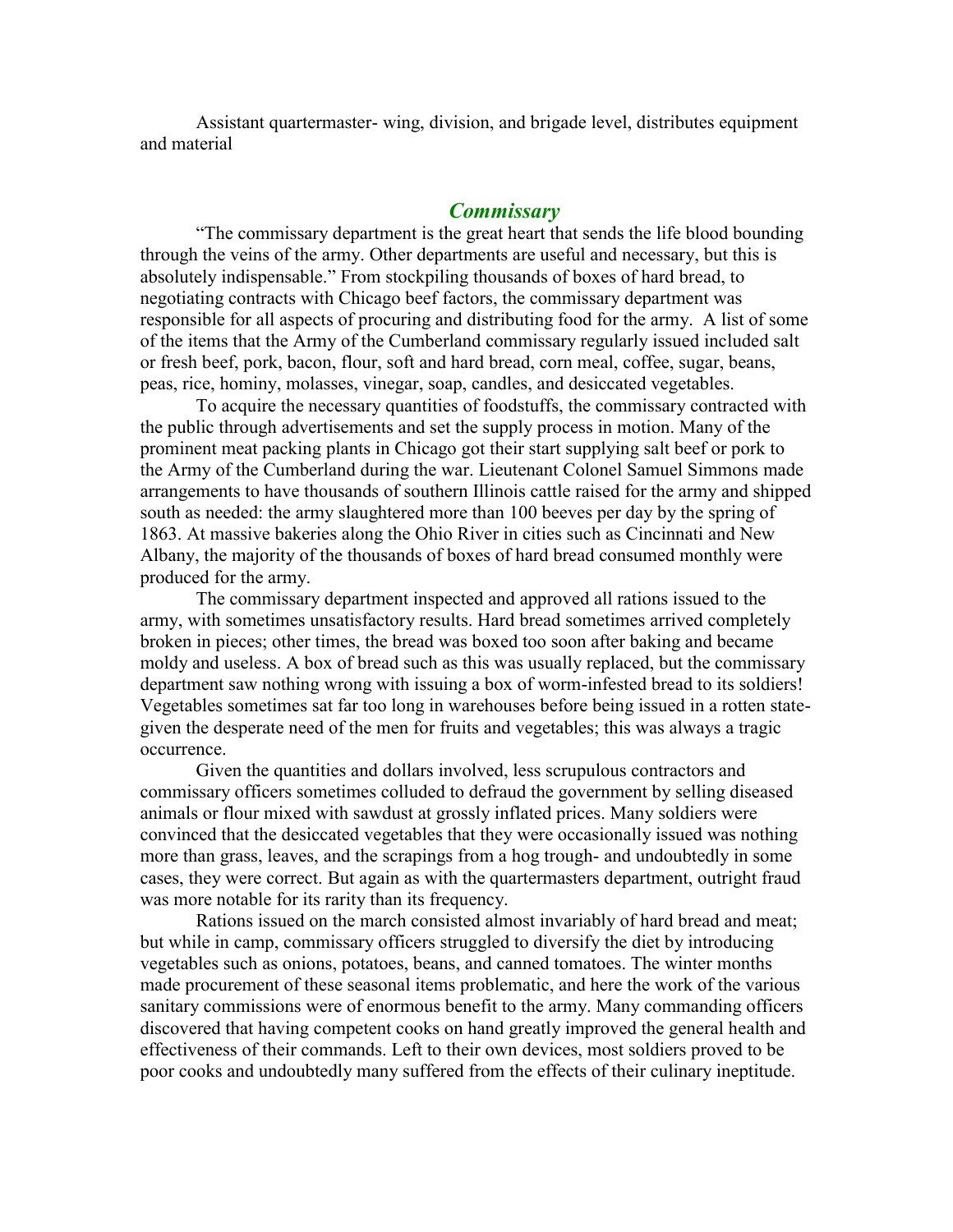To distribute rations, the commissary department through its division and brigade staff drew the required quantity from whence the regimental commissary sergeants drew their own requirements. The commissary sergeant then took the rations and evenly distributed them to the companies of his regiment- so many hard crackers to the man, a small pile of coffee and sugar for each, so many pounds of beef or pork, etc. Occasionally a regiment would draw a bad lot of beef or pork, which would be indignantly returned to the commissary, with usually unsatisfactory results for the regiment. Soldiers sometimes made light of this predicament by holding mock funerals for the rancid meat complete with a procession and dirge.

A few comments as to the chief commissary officer's value to the army during battle: "At all times his services are very important, but in time of battle even more so. He must be always ready to issue when called upon, whether it be by day or night. He must also exercise a careful foresight with a view to meet contingencies of every kind. It is no small matter to cater for 50,000 men and to so arrange that a full supply shall always be on hand."

#### *Positions:*

Chief commissary- army level, oversees system and contracts for foodstuffs Commissary of subsistence- corps and division level, distributes rations to brigade Assistant commissary of subsistence- brigade level, distributes rations to

individual regiments

## *Provost Marshal General*

Perhaps the most misunderstood of all of the various departments, the provost marshal general served as the "great internal regulator" for the army, guarding commissary stockpiles and private residences, while maintaining order in the incredibly diverse and constantly changing environment of an army encampment. The provost marshal's office consisted of but a few officers and men, but the commanding general had a few regiments that frequently drew duty as provost guards  $(9<sup>th</sup> Michigan, 10<sup>th</sup> Ohio,$ and 74<sup>th</sup> Ohio all had extensive experience in these duties). The primary activity of the provost was the issuing of passes for both soldiers and civilians of all kinds: local refugees, regimental sutlers, outside visitors, sanitary commission workers, etc.

The provost marshal also served as judge and jury for a whole variety of camp followers, such as prostitutes, horse thieves, cut throats, loafers, swindlers and tricksters. All of these were brought into his presence for interrogation and subsequent punishment. When Ohio Copperhead Congressman Clement L. Vallandigham passed through the army's lines headed south in the late spring of 1863, the provost marshal confined him and escorted him to the Confederacy as per the President's order. The provost also dealt with refugees, contrabands, spies and blockade runners (frequently seemingly innocent women), who if discovered were brought before the provost judge. As such, the provost worked closely with the army police.

During battle, the provost guards were usually engaged with guarding enemy prisoners, the army's supply wagons, or (in the case of Stones River), halting and organizing demoralized troops driven from the field. The  $10<sup>th</sup>$  Ohio and  $9<sup>th</sup>$  Michigan infantry regiments performed this duty at Stones River and were largely responsible for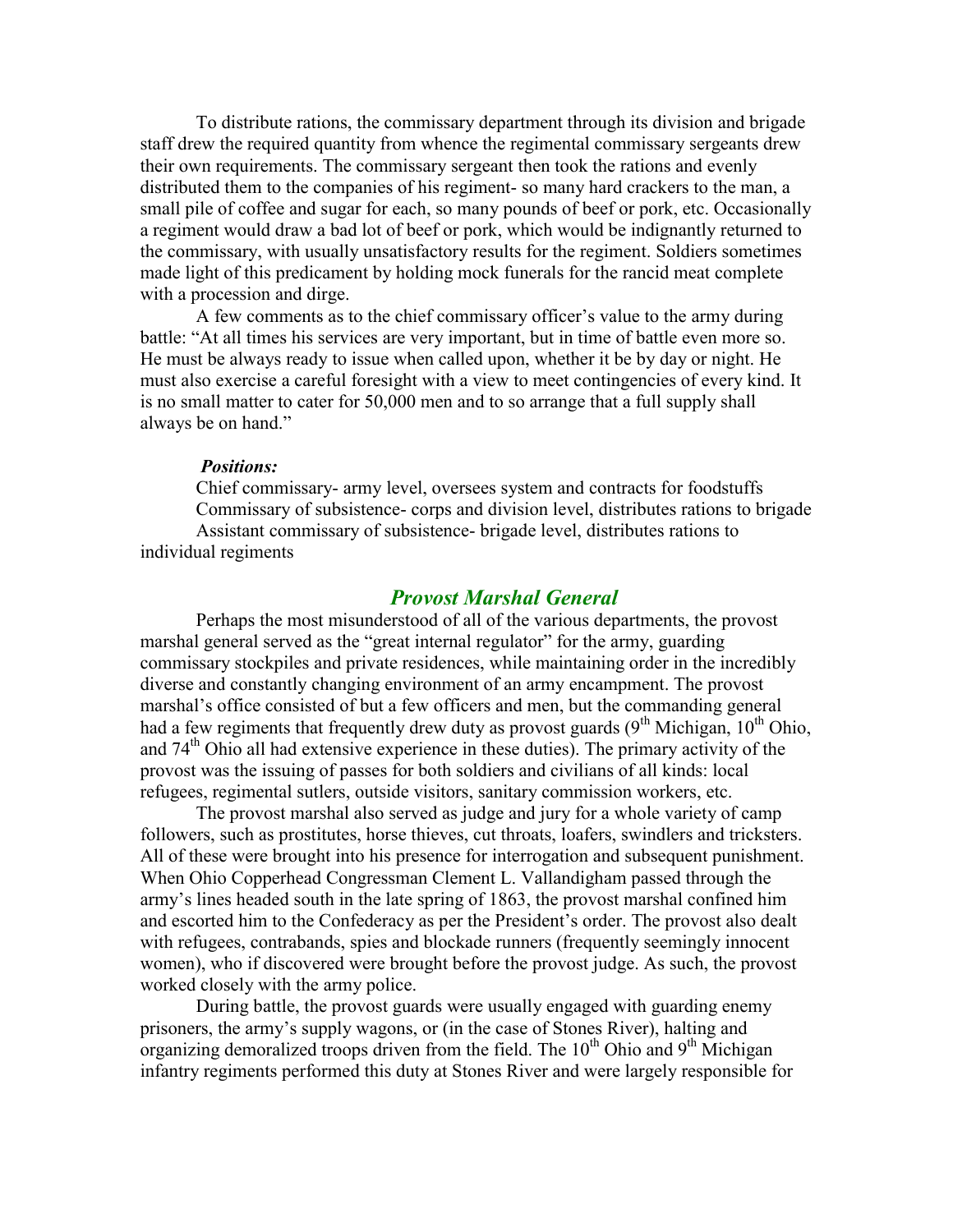halting the rout of the right wing that morning. Each wing had a detail of men or a regiment for provost duty.

#### *Positions:*

Provost Marshal General- responsible for dealing with civilian matters First Assistant Provost Marshal- responsible for dealing with army contractors and soldiers

Second Assistant Provost Marshal- responsible for dealing with refugees and contrabands

## *Medical*

The Medical Department of the Army of the Cumberland was responsible for the medical treatment of the soldiers of the command, distributing medicines through regimental surgeons, operating the numerous hospitals in and around Nashville, and providing burial for deceased soldiers. The department also reported to headquarters trends or patterns in sickness to headquarters, and recommended measures to prevent disease.

Not seeking to get into a discussion of how Civil War medicine was practiced (there are several fine books and articles online that cover that subject in considerable detail), it is safe to say that the soldiers of the Army of the Cumberland viewed a trip to the hospital with trepidation and fear. While the incidence of amputation has probably been overstated, the soldiers largely felt that the surgeons would cut first and ask questions later. The department struggled to combat sickness armed with the poor medicines of the time, and an inadequate understanding of the nature of communicable diseases. The use of quinine was widespread, along with various bitters, alcohol, blue mass, and patent medicines.

Venereal disease was a not uncommon affliction of the army while it was stationed in Nashville, which had a booming business in prostitution and vice. One observer noted that the health of army noticeably improved following the Battle of Stones River, despite the hardships of the campaign, because the men were away from the ladies of the night. To combat the prevalence of this disease, the medical department in conjunction with headquarters instituted a licensing and inspection system that provided monthly medical exams to prostitutes. This had the effect of reducing the incidence of venereal disease in both soldiers and the Cyprians. This is just one example of how the medical department dealt with disease in the army.

Each regiment had a surgeon, and assistant surgeon, hospital stewards, and men detailed to work in the regimental hospitals as cooks, clerks, or nurses. In the field, these hospitals were grouped together into brigade and division hospitals and marked with a plain yellow flag. Located well behind the front lines and presumably safe from enemy fire in farmhouses or barns, both sides generally did not fire upon structures displaying the yellow flag. Most if not all of the medical personnel of the right wing and center corps was captured on the morning of December  $31<sup>st</sup>$ , but were allowed to continue their work while the battle raged on. Following the battle, they were "exchanged" with their opposite numbers in the Confederate ranks (Or given a field parole) who were left behind to attend the wounded when the Army of Tennessee retreated.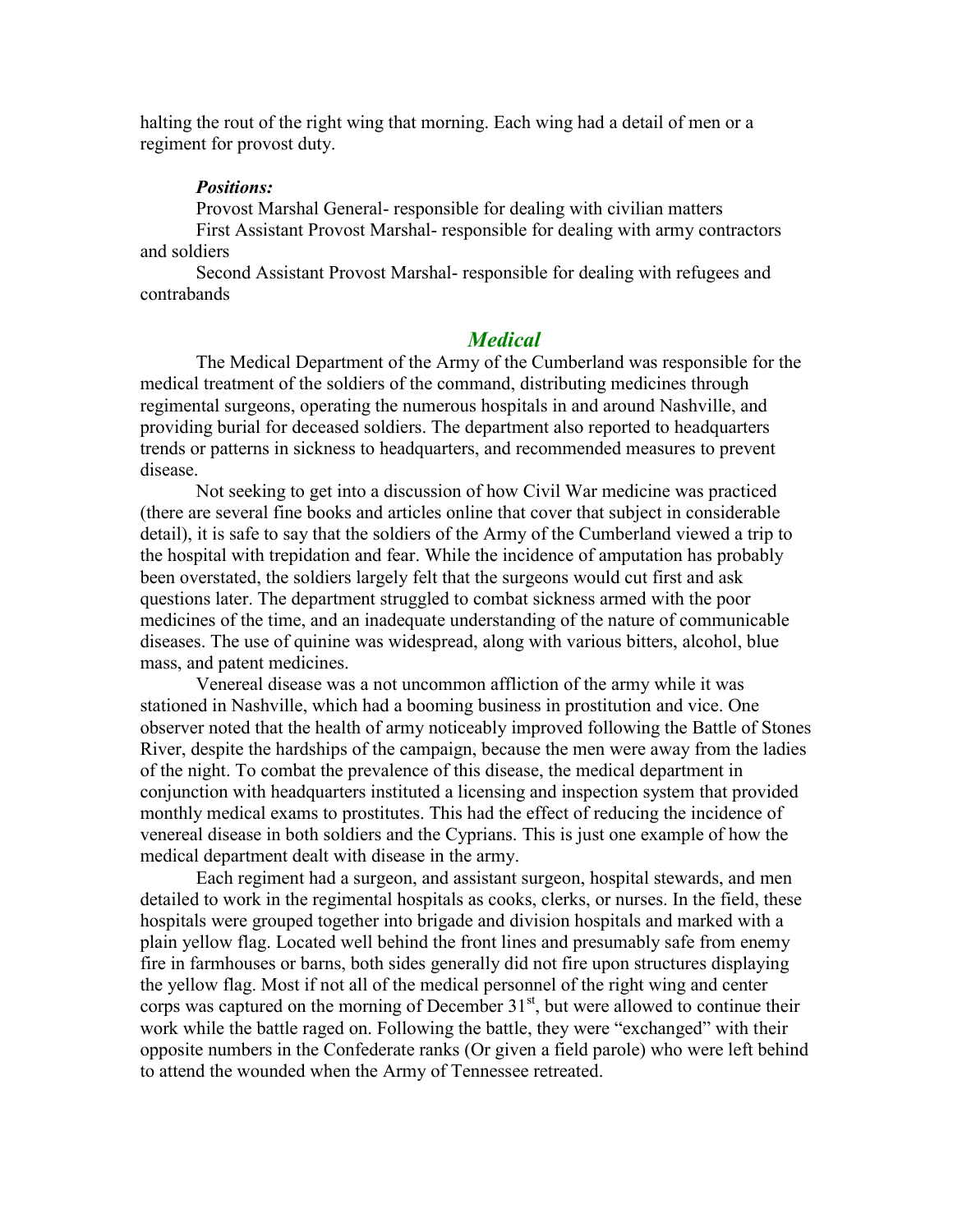In early 1863, the medical department comprised 159 surgeons, 260 assistant surgeons, 84 contract physicians, and more than 2500 stewards, clerks, cooks, and nurses on duty in 35 general hospitals. The department also had more than 500 ambulances for transportation of the wounded.

#### *Positions:*

Chief medical director- responsible for overall health of the army Medical director- corps, and division level, oversaw operation of field hospitals Regimental surgeon- responsible for medical treatment within the regiment

### *Artillery*

Artillery proved to be one of the most important elements of battlefield success in the Civil War, and the Army of the Cumberland could boast of an artillery branch second to none in efficiency and power. Consisting of 39 batteries (86 officers, 2,760 enlisted men) at the Battle of Stones River under the command of Colonel James Barnett, the artillery saved the army from destruction on the morning of December  $31<sup>st</sup>$  and was instrumental in repulsing Breckenridge's assault on the afternoon of January  $2<sup>nd</sup>$ . While organized with chiefs of artillery for each wing and division, the individual batteries still fought as part of brigades with minimal artillery supervision (with the exception of the Left Wing). Rosecrans did little with the artillery until just before the Stones River campaign; as a result the organization of the artillery branch was largely unchanged from Buell's tenure.

Colonel Barnett primarily ensured that the various batteries of the army were adequately supplied with ammunition, friction primers, sights, wagons, limbers, horses, and all of the impedimenta needed by a modern artillery unit. He also requisitioned new guns and distributed them to the batteries in conjunction with the ordnance department. As such, his post at this point was largely administrative.

Artillery batteries in the Army of the Cumberland usually consisted of six guns each, divided into three sections, each under the command of a Lieutenant, the Captain maintaining overall control of the battery. Most of the batteries were armed with two, sometimes three, different types of cannon. For example, the  $5<sup>th</sup>$  Wisconsin Battery attached to  $1<sup>st</sup>$  Brigade,  $1<sup>st</sup>$  Division, Right Wing was armed with six guns: two 10 pdr. Parrotts, two 12-pdr. Model 1841 howitzers (there is some speculation that these were actually Mountain howitzers and not Model 1841s), and two 12 pdr. Model 1857 Napoleons which were issued to the battery just before the start of the campaign. (Just as an aside, these 2 guns were likely forged by Miles Greenwood  $& Co.$  in Cincinnati). This type of arrangement allowed the battery great flexibility in range and firepower: the Parrott rifles had a range of 5,000 yards, the 12 pdr. howitzers about 1,000 yards, and the Model 1857s about 1,500 yards. Additionally, battery officers were loath to use canister in rifled guns as it wore away the rifling quickly, so having 2/3 of the battery armed with smoothbores made them more effective in the relatively short ranges prevalent in western theater battles. Later in the war, Grant and Sherman reorganized the batteries of the Army of the Cumberland into four gun batteries of either 3 inch ordnance rifles or 12 pdr. Napoleons.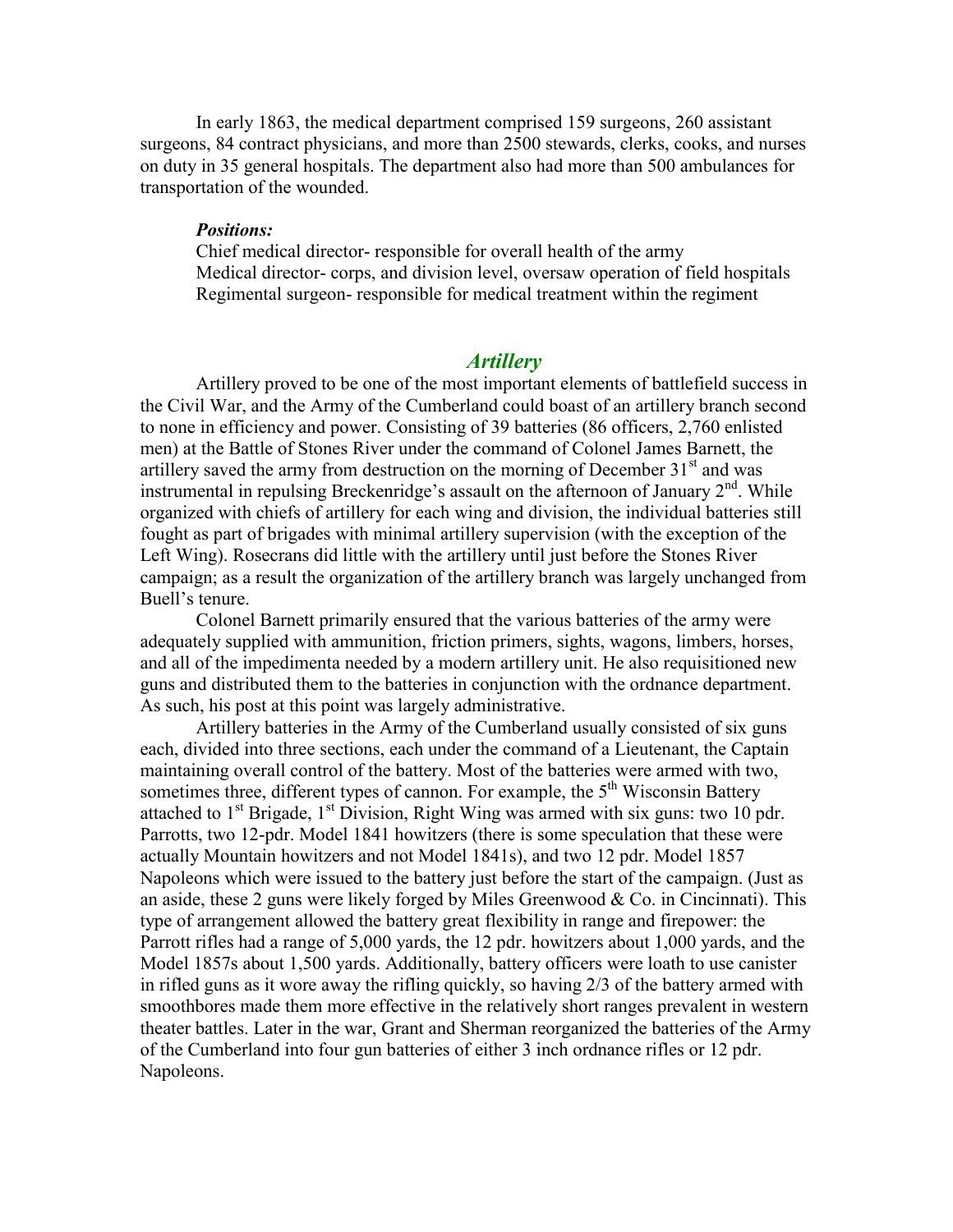Developments in the eastern theatre such as grouping batteries into battalions for greater fire power did not migrate westward until later in 1863. Below is an organization chart for the artillery at the Battle of Stones River:

#### RIGHT WING

Major Charles S. Cotter, chief of artillery (absent during battle) 11 6-pdr. James rifled guns, 17 6-pdr. Model 1841 smoothbore guns, 8 10-pdr. Parrott rifled guns, 4 12-pdr. Model 1857 smoothbore Napoleons Total 40 guns in 9 batteries

## FIRST DIVISION

Captain Oscar F. Pinney, chief of artillery 1<sup>st</sup> Brigade- 5<sup>th</sup> Wisconsin 2<sup>nd</sup> Brigade- 2<sup>nd</sup> Minnesota 3<sup>rd</sup> Brigade- 8<sup>th</sup> Wisconsin

### SECOND DIVISION

Captain Warren Parker Edgerton, chief of artillery 1<sup>st</sup> Brigade- Battery A, 1<sup>st</sup> Ohio 2<sup>nd</sup> Brigade- Battery E, 1<sup>st</sup> Ohio 3<sup>rd</sup> Brigade- 5<sup>th</sup> Indiana

#### THIRD DIVISION

Captain Asahel Kidder Bush, chief of artillery 1<sup>st</sup> Brigade- 4<sup>th</sup> Indiana 2<sup>nd</sup> Brigade- Battery G, 1<sup>st</sup> Missouri 3<sup>rd</sup> Brigade- Battery C, 1<sup>st</sup> Illinois

#### CENTER CORPS

Captain Oscar Addison Mack, chief of artillery 4 6-pdr. James rifled guns, 3 6-pdr. Model 1844 smoothbore guns, 4 12-pdr. Model 1841 smoothbore howitzers, 12 10-pdr. Parrott rifled guns, 2 6-pdr. Wiard rifled guns, 2 12-pdr. Wiard rifled guns Total 27 guns in 6 batteries

> FIRST DIVISION Colonel Cyrus Orlando Loomis, chief of artillery 1<sup>st</sup> Brigade- none 2<sup>nd</sup> Brigade- 1<sup>st</sup> Michigan 3<sup>rd</sup> Brigade- 1<sup>st</sup> Kentucky 4<sup>th</sup> Brigade- Battery H, 5<sup>th</sup> U.S.

SECOND DIVISION Captain Frederick Schultz, chief of artillery 1<sup>st</sup> Brigade- not present 2<sup>nd</sup> Brigade- Battery G, 1<sup>st</sup> Ohio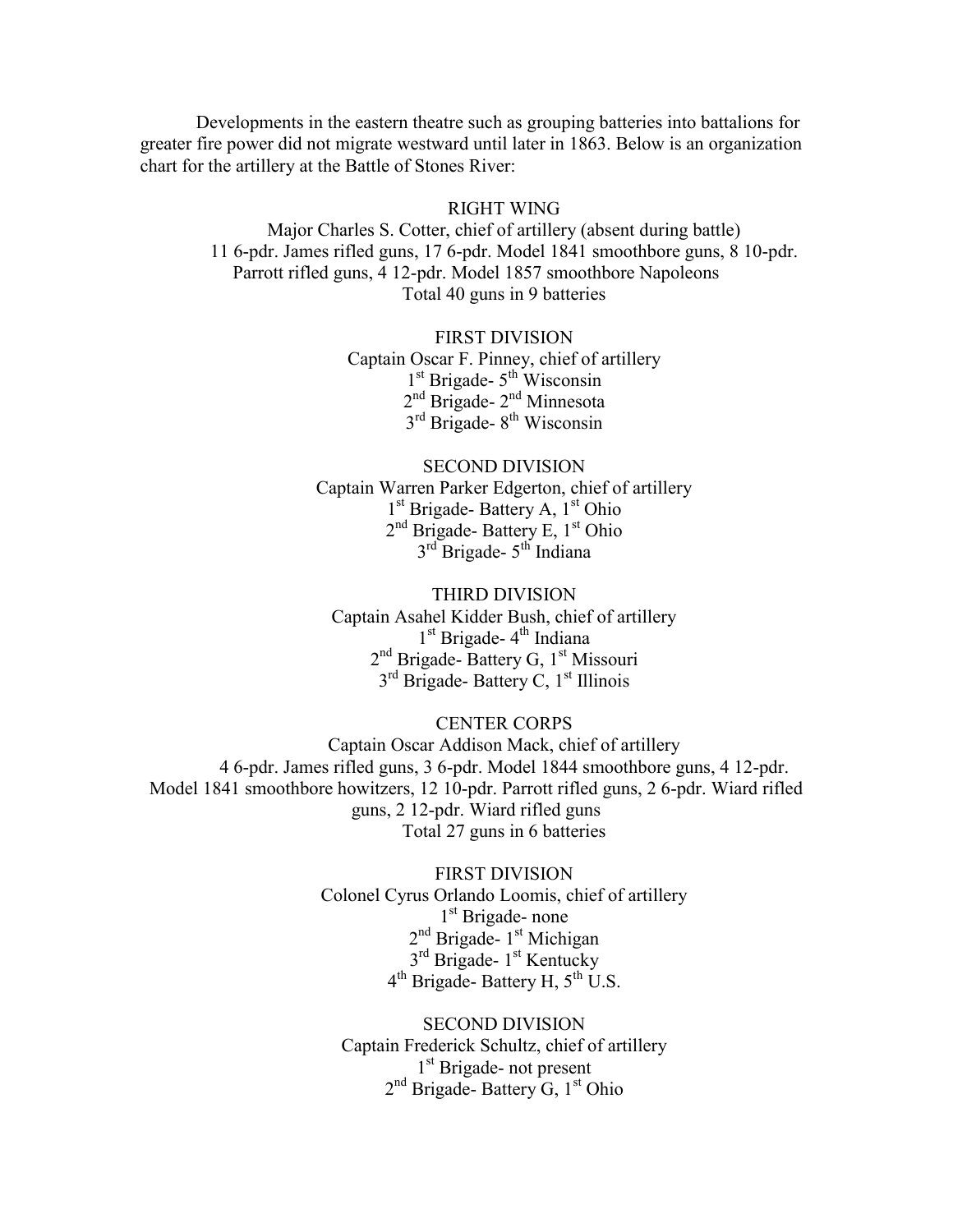2<sup>nd</sup> Brigade- Battery M, 1<sup>st</sup> Kentucky (attached) 3<sup>rd</sup> Brigade- Battery M, 1<sup>st</sup> Ohio

LEFT WING Captain John Mendenhall, chief of artillery 6 6-pdr. James rifled guns, 12 6-pdr. Model 1844 smoothbore guns, 10 12-pdr. Model 1841 smoothbore howitzers, 16 10-pdr. Parrott rifled guns, 4 3 inch Rodman guns Total 48 guns in 10 batteries

> FIRST DIVISION Major Seymour Race, chief of artillery Artillery not attached to brigades  $10<sup>th</sup>$  Indiana 8<sup>th</sup> Indiana 6<sup>th</sup> Ohio

SECOND DIVISION Captain William E. Standart, chief of artillery Battery B, 1<sup>st</sup> Ohio Battery F, 1<sup>st</sup> Ohio Battery  $H, 4<sup>th</sup>$  U.S. Battery  $M$ ,  $4^{th}$  U.S.

THIRD DIVISION Captain George R. Swallow, chief of artillery 7 th Indiana 3<sup>rd</sup> Wisconsin 26<sup>th</sup> Pennsylvania

PIONEER BRIGADE Captain James H. Stokes, chief of artillery 2 6-pdr. James rifled guns, 4 6-pdr. Model 1844 smoothbore guns

Chicago Board of Trade Battery

CAVALRY DIVISION Battery D,  $1<sup>st</sup> Ohio$ 2 3-inch Rodman rifled guns

#### **CANNON MAXIMUM RANGES**

12-pdr. bronze Model 1841 howitzer: 1,072 yards 6-pdr. bronze Model 1844 smoothbore: 1,525 yards 12-pdr. "light" bronze Model 1857 Napoleon: 1,660 yards 6-pdr. James rifle: 3,000 yards 3 inch wrought iron Ordnance "Rodman" rifle: 3,972 yards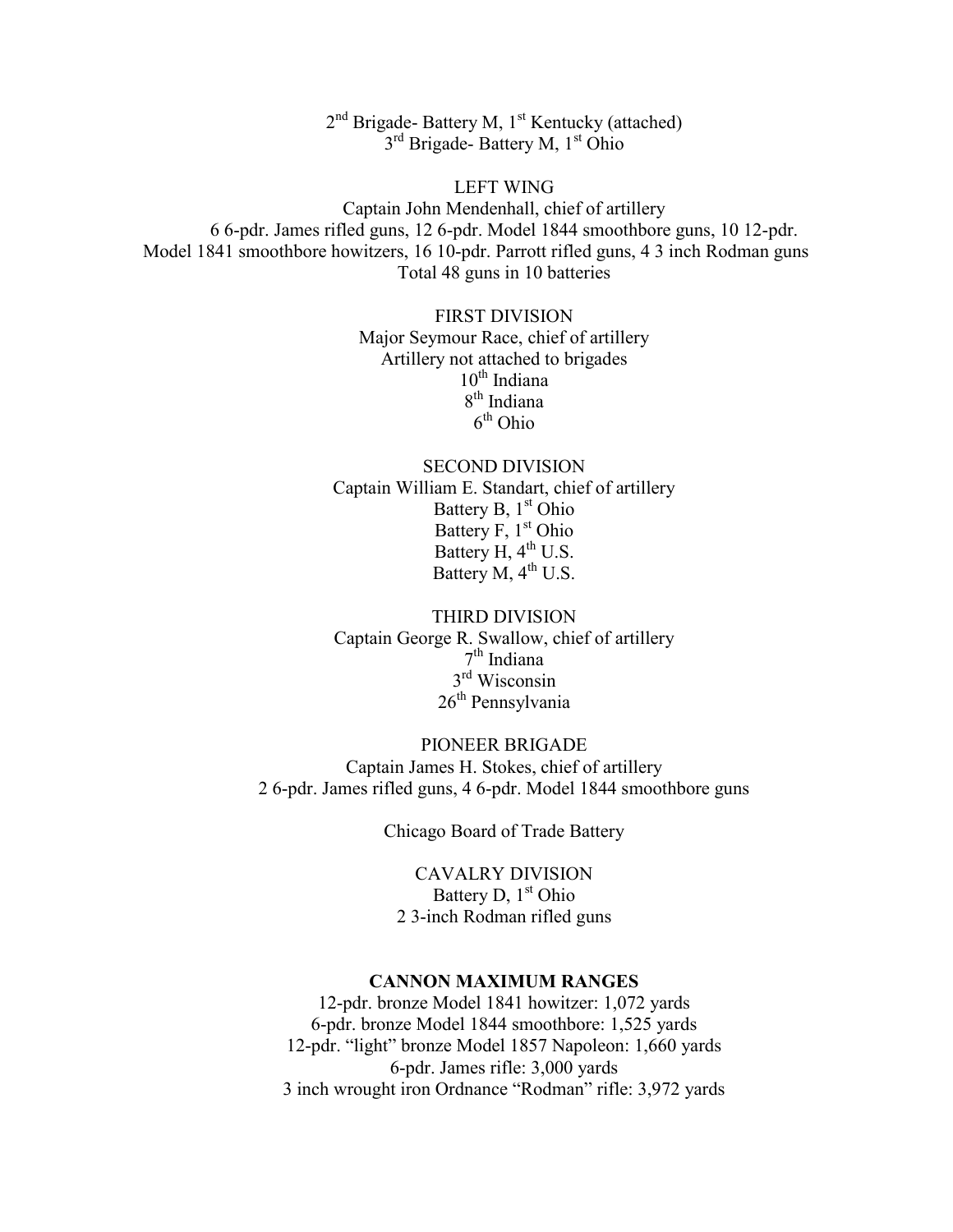10-pdr. iron Parrott rifle: 5,000 yards 6-pdr. steel Wiard rifle: less than 5,000 yards 12-pdr. steel Wiard rifle: less than 5,000 yards

## *Signal and Army Telegraphic Corps*

The Signal Corps of the Army of the Cumberland was reorganized by General Rosecrans in November 1862 with the purpose of maintaining constant communication between different parts of the army via flag or telegraph communications and to observe movements of the enemy. A detail of selected men throughout the army was made in the latter part of 1862 to fill the ranks of this organization, which marched with the army to Murfreesboro. Members of the corps perched themselves in elevated positions (trees, hills, buildings, etc.) to signal other portions of the army using colored flags (one black with a white center, one white with a red center, and one all red) during the day and torches at night. The messages were delivered in code.

The Signal Corps was still in development at the time of the Battle of Stones River, and as such played a minor role in the battle. Regarding the operations of the nascent corps: "A signal line was established to maintain communication and was operated until the junction of forces (December  $30<sup>th</sup>$ ) rendered it unnecessary. Dense woods overspreading a low, flat country prevented the general application of signals, and the continued movement of the army made it impossible to construct stations in the tree tops… an effort was made to connect these portions (right and left wing) of our army by signals, but it was frustrated by the impediments of nature already noted." Yet, there was another obstacle to the use of signals. "General Rosecrans was continually in motion, rarely at a single point for more than a few minutes and the same activity was exhibited by the various division generals. It was, in consequence, impossible to render efficient service, even had the country permitted the employment of signals. Some of the signal officers employed their time in reconnaissance; others served with the divisions to which they were attached as aides to the commanding officers."

Field telegraphy made its first appearance in this department in the spring of 1863 and was used with some success at the Battle of Chickamauga in September. Telegraph offices along the Louisville and Nashville Railroad provided fairly reliable communication with the North despite frequent problems with guerillas cutting the wires.

#### *Positions:*

Chief of Signal Corps- responsible for training and utilization of signal corps Signal Corps officer- responsible for operating communication station with wing and division commanders

## *Mail*

One of the most important methods of keeping up an army's morale is to ensure a consistent flow of mail into and out of the command. When General Rosecrans took command of the army, one of the primary complaints against Buell was that soldiers' rarely received mail. Few things were more demoralizing to a soldier than to go months without hearing from his folks at home. Rebel cavalry raiders had destroyed the railroad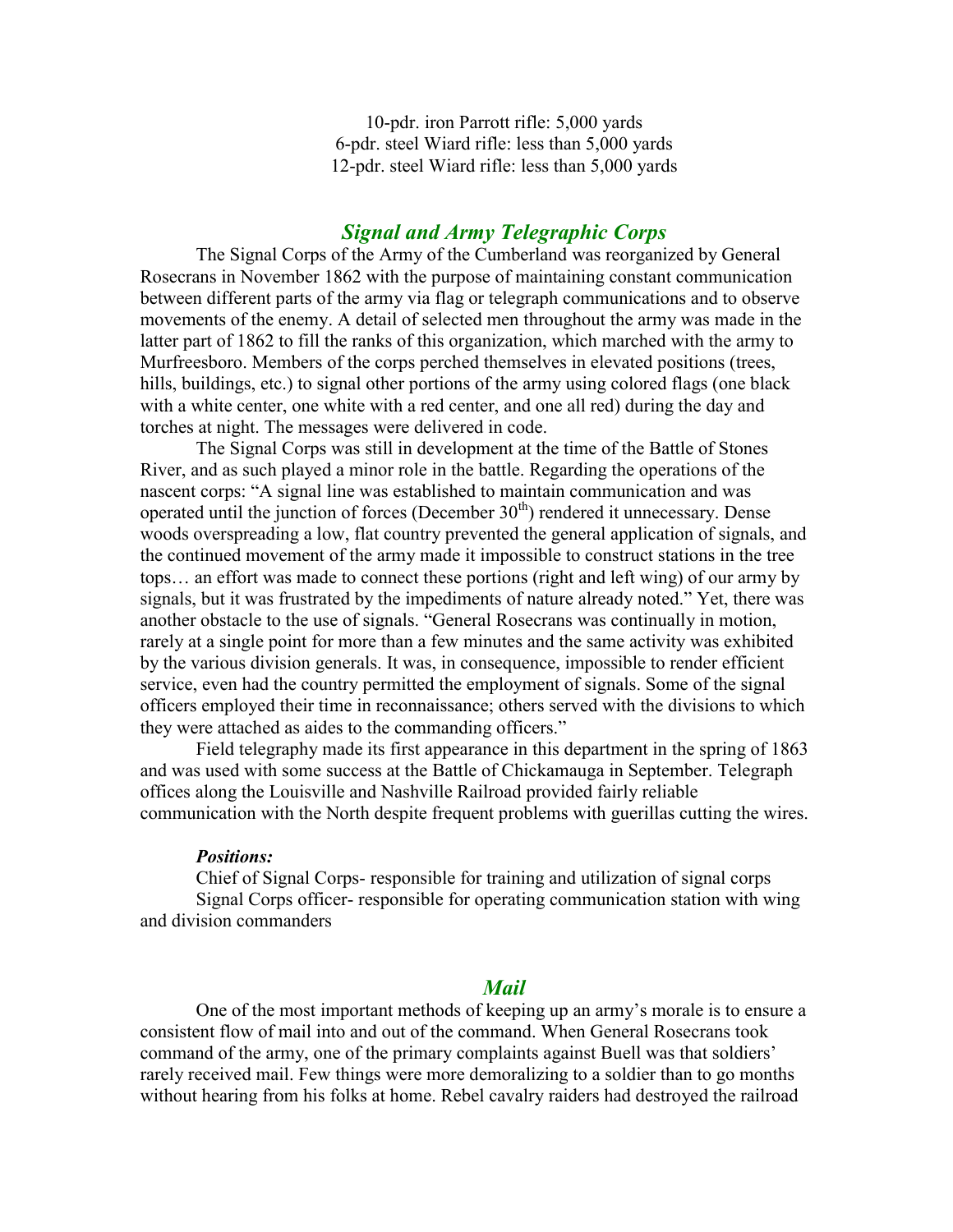between Louisville and Nashville and frequently captured mail wagons heading to Nashville from points north. The old mail routes and frequently changing position of the army resulted in long delays and lost mail. What mail did get through would accumulate at a central distributing point (Mitchellsville, Tennessee was as far as U.S. Mail could safely go without interference in November 1862) and would go forth to the army only when the regular mail route was open.

Rosecrans was quick to recognize that the Post Office Department lacked the resources to supply the army with its mail, and as such, he devised a military system that worked in concert with the post office. Appointing F.C. Herrick as army postmaster, Rosecrans sent out the mail wagons under heavy cavalry escort to Mitchellsville, Tennessee, where tons of mail had accumulated, and started a more regular service. The main improvement made was that Rosecrans made it a priority that his soldiers received their mail in a timely fashion. Over 20,000 pieces of mail were sent daily from the Nashville post office, along with two or three bushels of photographs and daguerreotypes. The mail department worked closely with the army directory, which tracked the latest locations of all military forces within the department.

Once delivered to the army, mail was sent to the regimental post master who would distribute the mail accordingly. Chaplains frequently served in this role. A humorous story arose from Chaplain John H. Lozier's experience as divisional post master while serving with the  $37<sup>th</sup>$  Indiana Infantry. Lozier's well-earned reputation on the battlefield of Stones River availed him nothing when confronted with the infrequency of army mail delivery. To quote from the regimental history: "There was no regularity to the coming or going of the mails, and consequently, the inquiries as to when the mail would go out became frequent and annoying. To answer this inquiry once and for all, the Chaplain placed on a piece of pasteboard in large letters- The Chaplain does not know when the mail will go- and hung it in front of his tent. Soon after, while he was out in business, a fun-loving, but not overly pious soldier wrote immediately under this in the same kind of letters- neither does he care a damn! One can readily imagine the surprise of the Chaplain when he returned and saw the amendment the witty soldier made to his notice. He could not swear, and did not feel like praying, and simply took the notice down and afterwards answered all questions by the living voice."

## *Police*

While not officially attached to the Army of the Cumberland, the Police Department under William Truesdail served an important role in combating crime, vice, and illicit trade within the lines of the army. Upon his arrival in Kentucky, Colonel Truesdail assumed command of the police forces of the region and uncovered a snake pit of smuggling and guerrilla activity along the line of the Louisville and Nashville. Moving with the army to Nashville, Truesdail found the city filled with avowed secessionists who worked as spies or smugglers when the opportunity offered. All manner of military equipment, even rifles, were frequently stolen and sold on the streets of Nashville for a pittance, or sent south by blockade runners. Setting up a large organization of civilian spies and agents, Truesdail and his men started patrolling all routes into the city, detaining and arresting hundreds of rebel emissaries (and committing blatant civil rights violations in the process). Arrests were made without good reason, goods seized without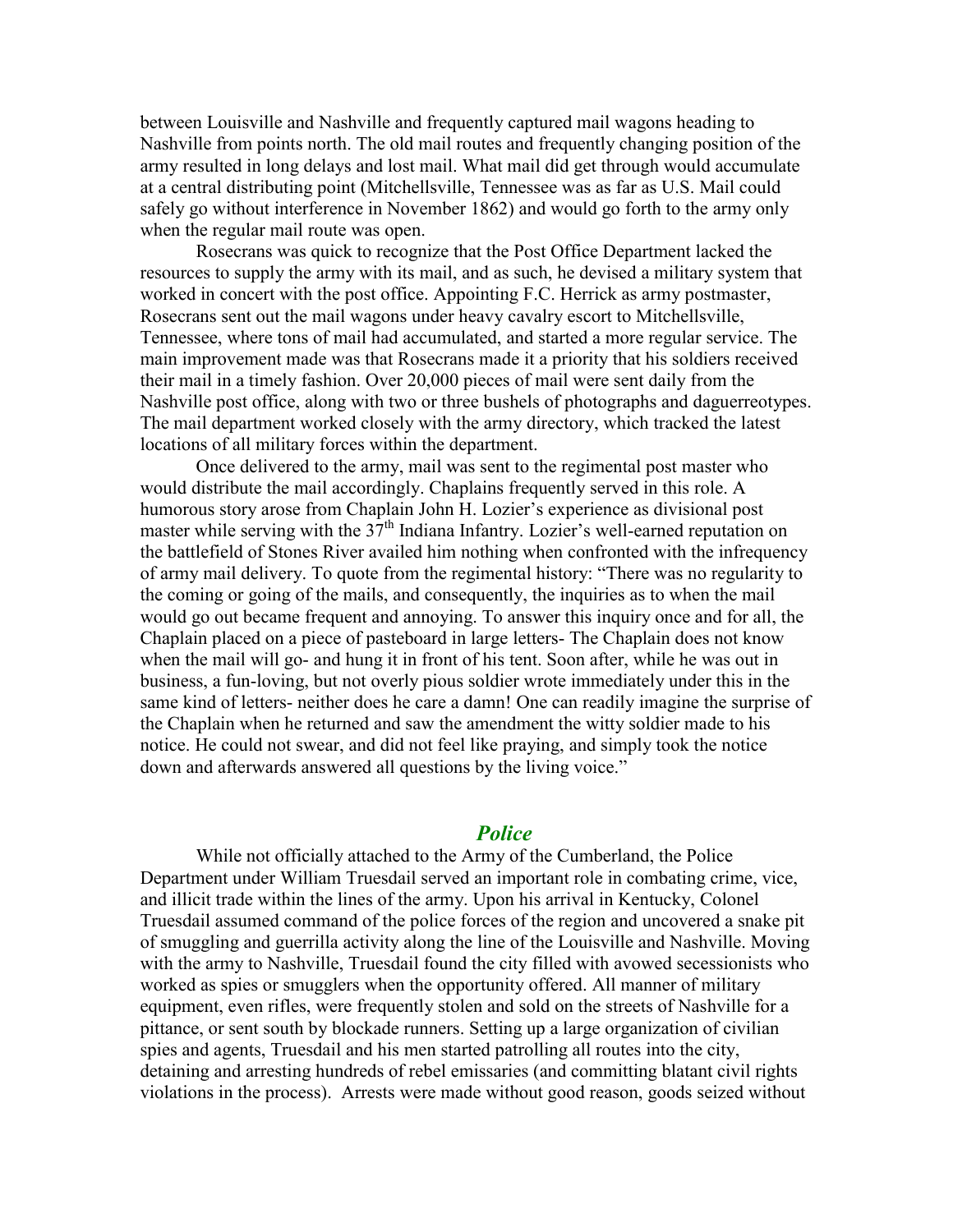cause, and some even charged that many of Truesdail's agents were nothing more than the old criminal class of Nashville crowned with a police badge. In many months of hard work, the army police cut smuggling and returned thousands of dollars of stolen government property to the army. To be sure, this department was one of the least popular in the army as many soldiers in the ranks suffered imprisonment or embarrassment at its hands.

# *Organization of the Army of the Cumberland per General Order No. 41 issued December 19, 1862*

#### *Army of the Cumberland*

*Major General William Starke Rosecrans, commanding* **Staff** Colonel James Barnett, chief of artillery and ordnance Lieutenant Colonel Arthur C. Ducat, assistant inspector general Lieutenant Colonel Julius Peter Garesche, assistant adjutant general and chief of staff *(Killed in action December 31, 1862)* Lieutenant Colonel William P. Hepburn, inspector of cavalry Lieutenant Colonel Samuel Simmons, chief commissary Lieutenant Colonel John W. Taylor, chief quartermaster Major Calvin Goddard, senior aide-de-camp Major William H. Siddell, acting assistant adjutant general, chief mustering and disbursing officer Major Ralston Skinner, judge advocate general Captain William D. Bickham, volunteer aide-de-camp Captain Elias Cosper, assistant provost marshal general Captain James Curtis, assistant inspector-general Captain J. Bates Dickinson, assistant adjutant general Captain Jeremiah Howard Gilman, inspector of artillery Captain Jesse Merrill, chief of Signal Corps Captain Nathaniel Michler, chief of Topographical Engineers Captain Elmer Otis, commanding courier line Captain John Christia Peterson, acting adjutant and inspector general Captain Robert Scott Thoms, volunteer aide-de-camp Captain Charles R. Thompson, Rosecrans' personal aide-de-camp Captain William M. Wiles, provost marshal general Captain John Horne Young, assistant mustering officer Surgeon Ebenezer Swift, medical director First Lieutenant Frank Stuart Bond, aide-de camp First Lieutenant George Burroughs, corps of engineers First Lieutenant Theodore Edson, U.S. ordnance officer First Lieutenant Byron Kirby, aide-de-camp *(Wounded in action December 31, 1862)*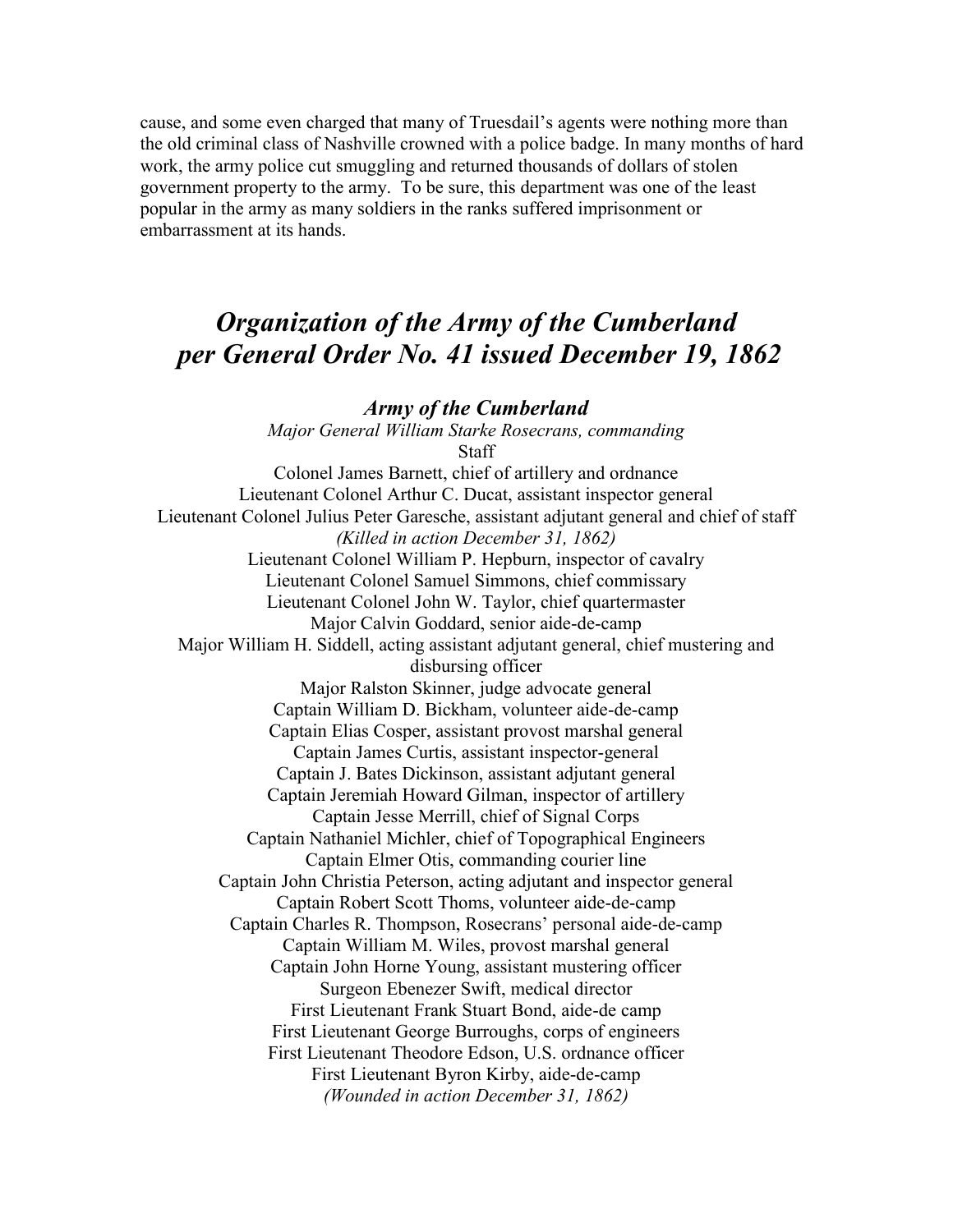First Lieutenant Henry Stone, assistant adjutant general Second Lieutenant J.R. Reynolds, acting aide-de-camp Second Lieutenant Elbridge Geary Roys, commanding escort of headquarters train Second Lieutenant Henry Clifton Wharton, corps of engineers

## *Right Wing Major General Alexander McDowell McCook, commanding* **Staff** Lieutenant Colonel Elisha Bassett Langdon, inspector-general Major Caleb Bates, volunteer aide-de-camp Major Charles S. Cotter, chief of artillery Major John A. Campbell, assistant adjutant general Major Richard H. Nodine, engineer officer Captain Orris Blake, provost marshal Captain Joseph Fulton Boyd, assistant quartermaster Captain Horace Newton Fisher, volunteer aide-de-camp and topographical engineer Captain Gates Phillips Thruston, ordnance officer Captain Beverly Dickinson Williams, aide-de-camp Surgeon Clarke McDermont, medical director First Lieutenant Lovell H. Thrixton, commanding headquarters escort

## *First Division, Right Wing (Old 9th Division) Brigadier General Jefferson Columbus Davis, commanding* Staff Captain Miller R. McCulloch, aide-de-camp *(Killed in action December 31, 1862)* Captain Henry Pease, inspector general Captain Oscar F. Pinney, chief of artillery (*Mortally wounded December 31, 1862 while commanding 5th Wisconsin Battery)* Captain Samuel B. Scherer, commanding headquarters escort Captain Shriver, ordnance officer Surgeon John Luscombe Teed, medical director First Lieutenant Thomas H. Dailey, aide-de-camp First Lieutenant Theophilus Wylie Morrison, acting assistant adjutant general First Lieutenant Robert Plunkett, provost marshal First Lieutenant Francis E. Reynolds, aide-de-camp Private Frank Clark, clerk to assistant adjutant general and acting aide-de-camp

*First Brigade, First Division, Right Wing (Old 30th Brigade) Colonel Philip Sidney Post, commanding* **Staff**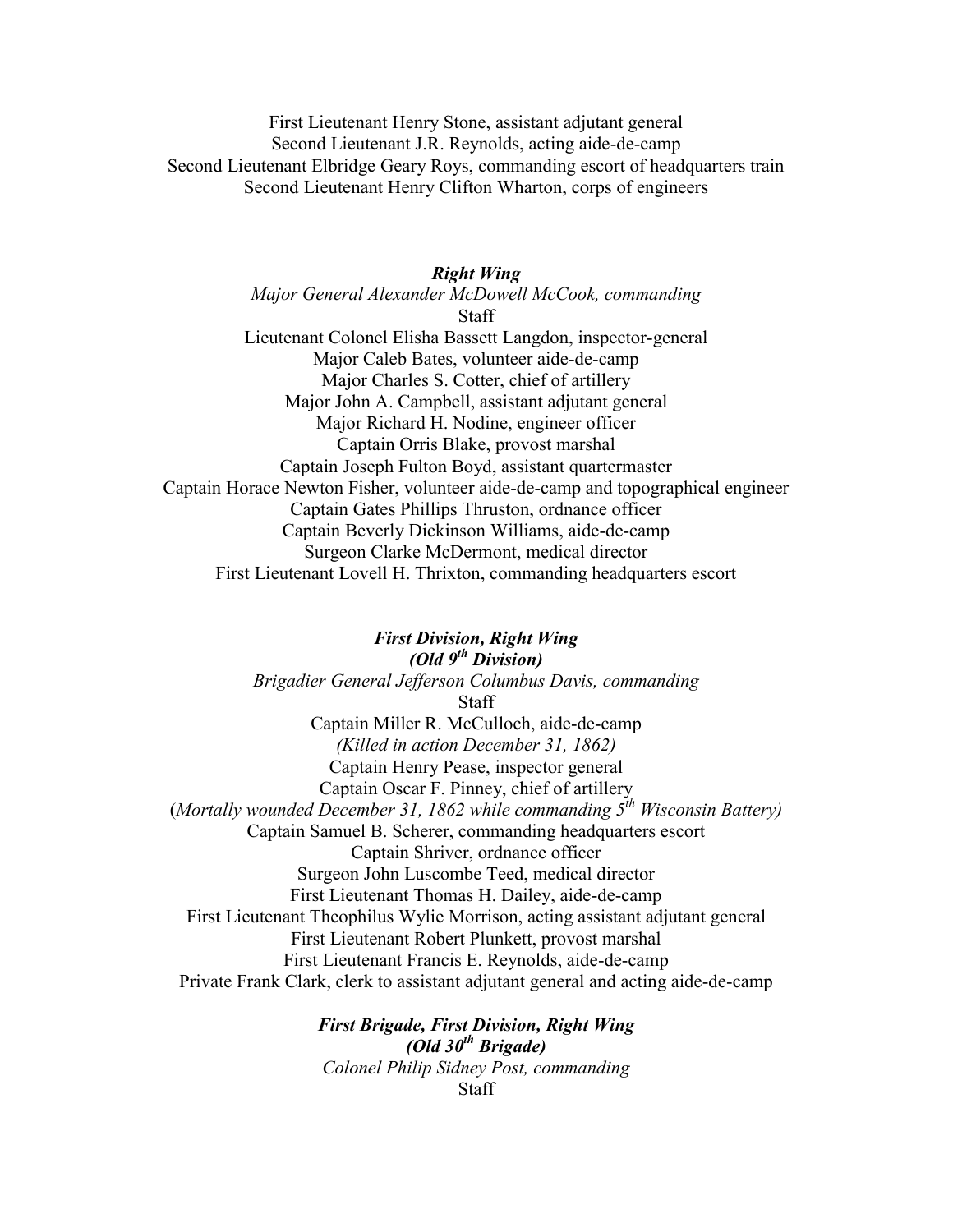First Lieutenant Henry N. Baker, 74<sup>th</sup> Illinois First Lieutenant Hamilton Warren Hall, 59<sup>th</sup> Illinois First Lieutenant Hobert H. Hatch, 74<sup>th</sup> Illinois First Lieutenant Samuel M. Jones, 59<sup>th</sup> Illinois Private George Fogle, orderly

## *Second Brigade, First Division, Right Wing (Old 31st Brigade)*

*Colonel William Passmore Carlin, commanding* Staff

Captain William C. Harris,  $38<sup>th</sup>$  Illinois Captain Samuel P. Voris, acting assistant adjutant general First Lieutenant Albert Woodbury, 2<sup>nd</sup> Minnesota Battery Second Lieutenant Walter E. Carlin, 38<sup>th</sup> Illinois Private Alexander C. Hosmer, clerk Private Amick, orderly Private Hart, orderly Private Knox, orderly Private Pease, orderly

## *Third Brigade, First Division, Right Wing (Old 32nd Brigade)*

*Colonel William E. Woodruff, commanding* Staff Captain George Austin, acting assistant adjutant general Captain Allen C. Keys,  $35<sup>th</sup>$  Illinois First Lieutenant Caswell P. Ford, quartermaster First Lieutenant John F. Isom, 25<sup>th</sup> Illinois First Lieutenant Harvey S. Park, 2<sup>nd</sup> Kentucky Cavalry Second Lieutenant William R. McChesney, 2<sup>nd</sup> Kentucky Cavalry Private A.T. Greeman, orderly Private Abijah Lee, orderly

## *Second Division, Right Wing (Old 2nd Division) Brigadier General Richard W. Johnson, commanding* **Staff**

Captain Joseph R. Bartlett, acting assistant adjutant general and inspector general Captain Theodore C. Bowles, assistant quartermaster Captain Warren Parker Edgarton, chief of artillery Captain William D. Hooker, 4<sup>th</sup> Kentucky Cavalry Captain William E. McLeland, commissary of subsistence Surgeon Solon Marks, medical director Lieutenant Taft Lieutenant Hill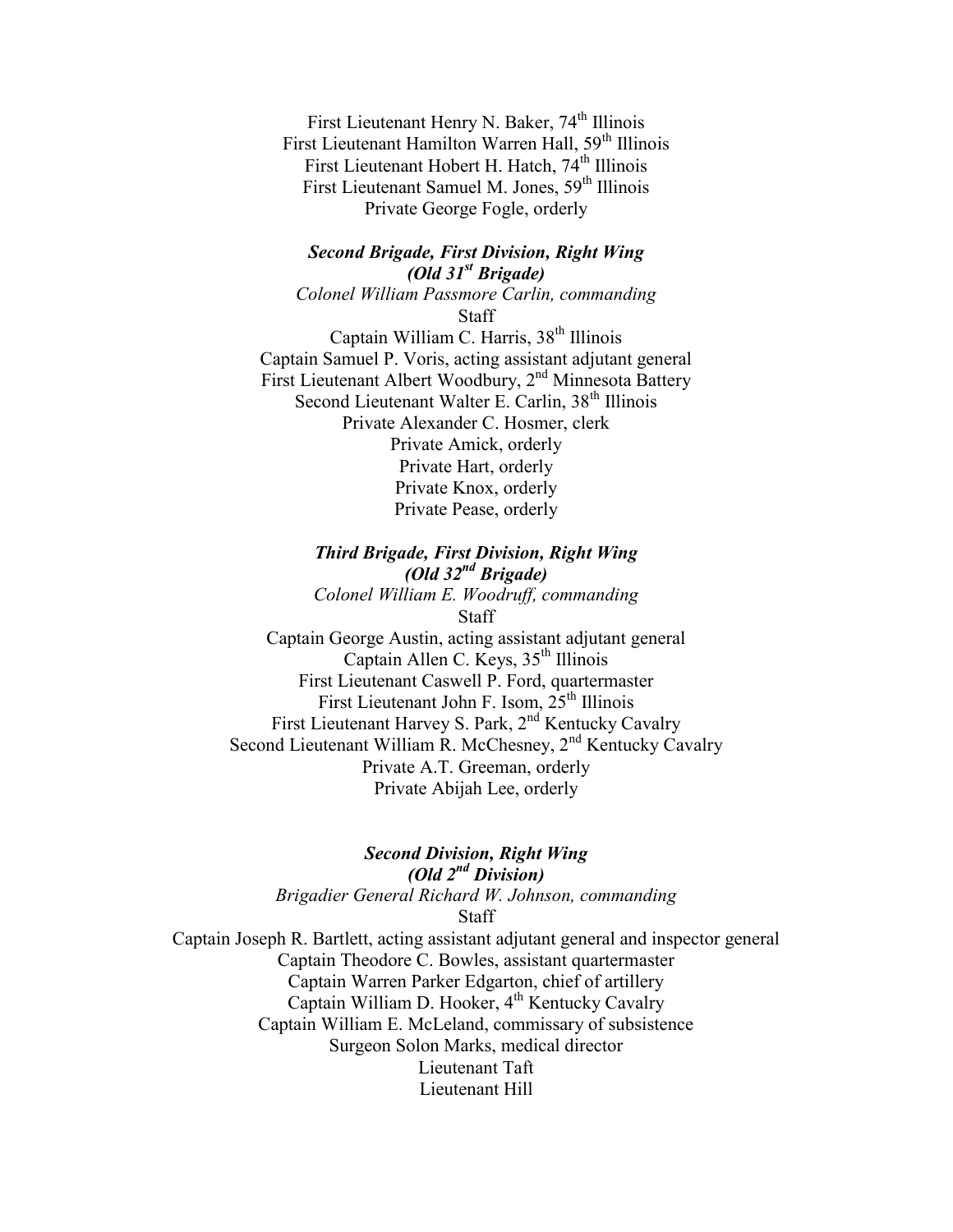Second Lieutenant Frank N. Sheets Sergeant William C. Miles,  $3<sup>rd</sup>$  Kentucky Cavalry, commanded headquarters escort

## *First Brigade, Second Division, Right Wing (Old 6th Brigade)*

*Brigadier General August Willich, commanding (Captured December 31, 1862) Colonel William H. Gibson, commanding*

**Staff** 

Captain Carl Schmitt, assistant adjutant general Surgeon Gustavus Kunkler, brigade surgeon First Lieutenant Shepherd S. Green, acting assistant inspector general Lieutenant McGrath First Lieutenant Milton F. Miles,  $49<sup>th</sup>$  Ohio

## *Second Brigade, Second Division, Right Wing (Old 5th Brigade)*

*Brigadier General Edward Needles Kirk, commanding (Mortally wounded December 31, 1862) Colonel Joseph B. Dodge, commanding*

**Staff** 

Captain Abraham Beeler, volunteer aide Captain Edmond P. Edsall, inspector general Captain Isaiah C. McElfatrick, topographical engineer Captain David C. Wagner, assistant adjutant general Assistant Surgeon George W. Hewitt, acting brigade surgeon Lieutenant Alexander T. Baldwin, aide-de-camp Lieutenant Peter F. Walker, aide-de-camp Private John Darstrin, orderly Private Thomas Mar, orderly *(Wounded in action December 31, 1862)*

## *Third Brigade, Second Division, Right Wing (Old 4th Brigade)*

*Colonel Philemon Prindle Baldwin, commanding* **Staff** 

Surgeon Enos S. Swain, brigade surgeon First Lieutenant George H. Burns, acting assistant adjutant general First Lieutenant William L. Patterson, 1<sup>st</sup> Ohio First Lieutenant Joseph Johnson Siddall,  $6<sup>th</sup>$  Indiana

*Third Division, Right Wing (Old 11th Division) Brigadier General Philip Henry Sheridan, commanding* **Staff**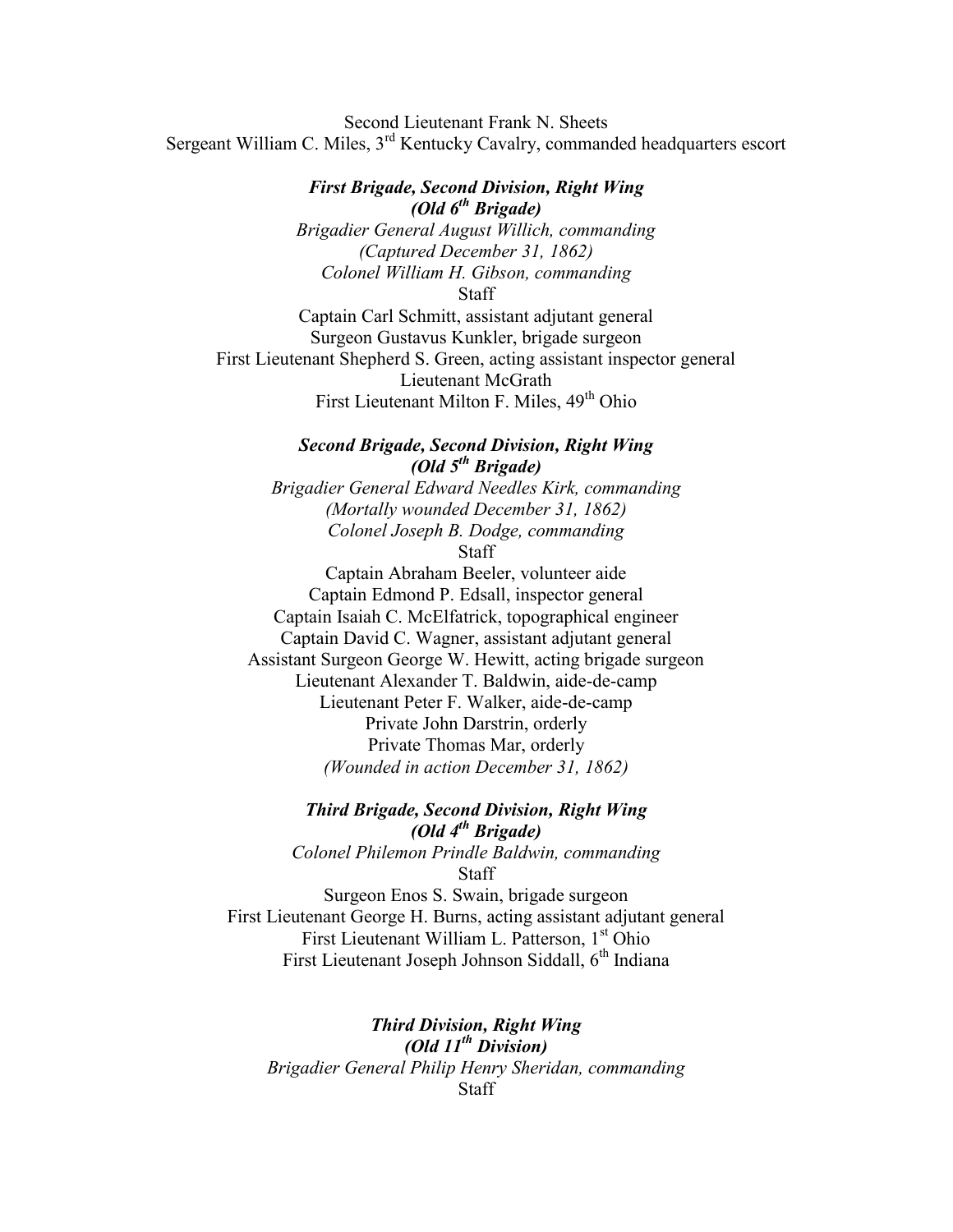Major Henry F. Dietz, provost marshal Captain Henry Hescock, chief of artillery Captain George Lee, assistant adjutant general Captain Francis Mohrhart, topographical engineer Surgeon David J. Griffith, medical director First Lieutenant Frank H. Allen, aide-de-camp First Lieutenant Edgar M. DeBruin, aide-de-camp First Lieutenant Robert M. Denning, aide-de-camp First Lieutenant Arad J. Douglass, ordnance officer First Lieutenant Joseph T. Forman, commanding escort Second Lieutenant Thomas H. Soward, aide-de-camp

## *First Brigade, Third Division, Right Wing (Old 37th Brigade)*

*Brigadier General Joshua Woodrow Sill, commanding (Killed in action December 31, 1862) Colonel Nicholas Greusel, commanding* **Staff** 

Surgeon Delos W. Young, brigade surgeon Captain Joseph E. Stearns, assistant adjutant general First Lieutenant Nathaniel S. Bouton, brigade quartermaster Lieutenant J.B. Watkins, acting assistant adjutant general Second Lieutenant John Lendrum Mitchell, aide-de-camp

## Quartermaster Sergeant Frederick Colburn, volunteer aide-de-camp

## *Second Brigade, Third Division, Right Wing (Old 35th Brigade)*

*Colonel Frederick Schaefer, commanding (Killed in action December 31, 1862) Lieutenant Colonel Bernard Laiboldt, commanding* **Staff** Unknown

#### *Third Brigade, Third Division, Right Wing*

*Colonel George Williamson Roberts, commanding (Killed in action December 31, 1862) Colonel Luther Prentice Bradley, commanding* **Staff** Captain Rufus Rose,  $51<sup>st</sup>$  Illinois

## *Center Corps Major General George Henry Thomas, commanding* Staff

Lieutenant Colonel Alexander von Schroeder, acting inspector general Major George E. Flynt, assistant adjutant general and chief of staff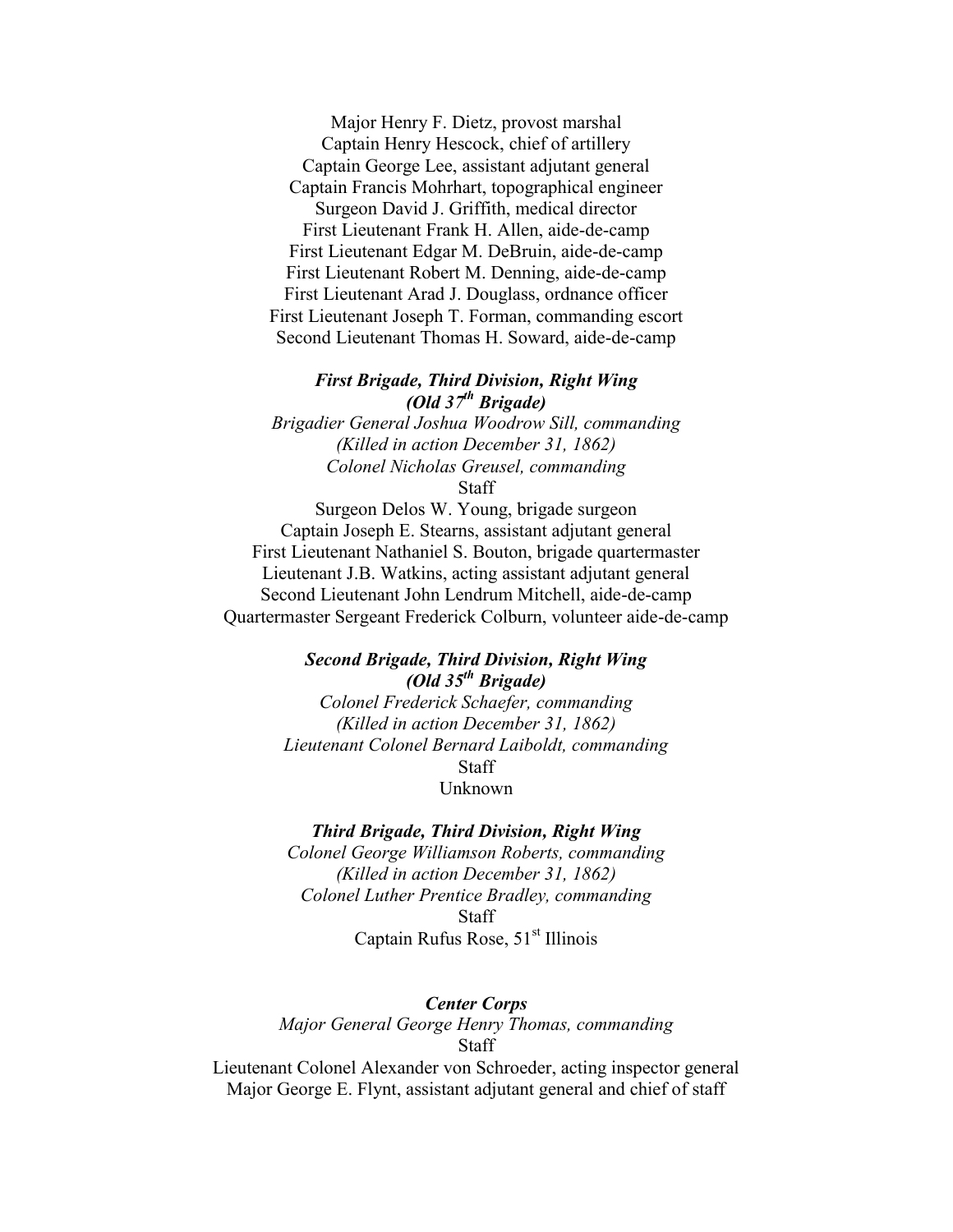Captain Oscar Addison Mack, acting chief commissary and chief of artillery (*Wounded in action December 31, 1862)* Captain Andrew Jackson Mackay, chief quartermaster Captain James Richmond Paul, commissary of subsistence Surgeon Gaylord DeWitt Beebe, medical director First Lieutenant John D. Barker, commanding headquarters escort First Lieutenant Jehu L. Hollopeter, signal officer First Lieutenant Robert F. Just, aide-de-camp First Lieutenant Joseph S. Lutz, aide-de-camp First Lieutenant Edwin I. Meeker, signal officer Second Lieutenant Samuel Bachtell, signal officer Second Lieutenant James H. Connelly, signal officer Second Lieutenant Homer C. Jones, aide-de-camp Second Lieutenant Thomas J. Kelly, aide-de-camp Second Lieutenant George Washington Landrum, aide-de-camp Second Lieutenant William Quinton, signal officer Second Lieutenant Alfred Kincaid Taylor, signal officer

*First Division, Center Corps (Old 3rd Division) Major General Lovell Harrison Rousseau, commanding* Staff Colonel Cyrus Orlando Loomis, chief of artillery Captain James R. Paul, chief commissary Captain Marion C. Taylor, acting assistant adjutant general Captain John C. Wickliffe, aide-de-camp Surgeon Charles S. Muscroft, medical director First Lieutenant William M. Carpenter, division quartermaster *(Badly injured in fall from horse December 31, 1862)* First Lieutenant William G. Jenkins, aide-de-camp First Lieutenant William Preston McDowell, assistant adjutant general *(Wounded in action December 31, 1862)* First Lieutenant Harrison Millard, aide-de-camp and inspector general First Lieutenant Alfred Pirtle, ordnance officer Second Lieutenant Charles D. Armstrong, commanding headquarters escort Second Lieutenant Samuel L. Hartman, 79<sup>th</sup> Pennsylvania Private Damas, orderly Private Emery, orderly *(Wounded in action December 31, 1862)*

> *First Brigade, First Division, Center Corps (Old 9th Brigade) Colonel Benjamin Franklin Scribner, commanding* Staff

First Lieutenant George H. Hollister, acting assistant commissary of subsistence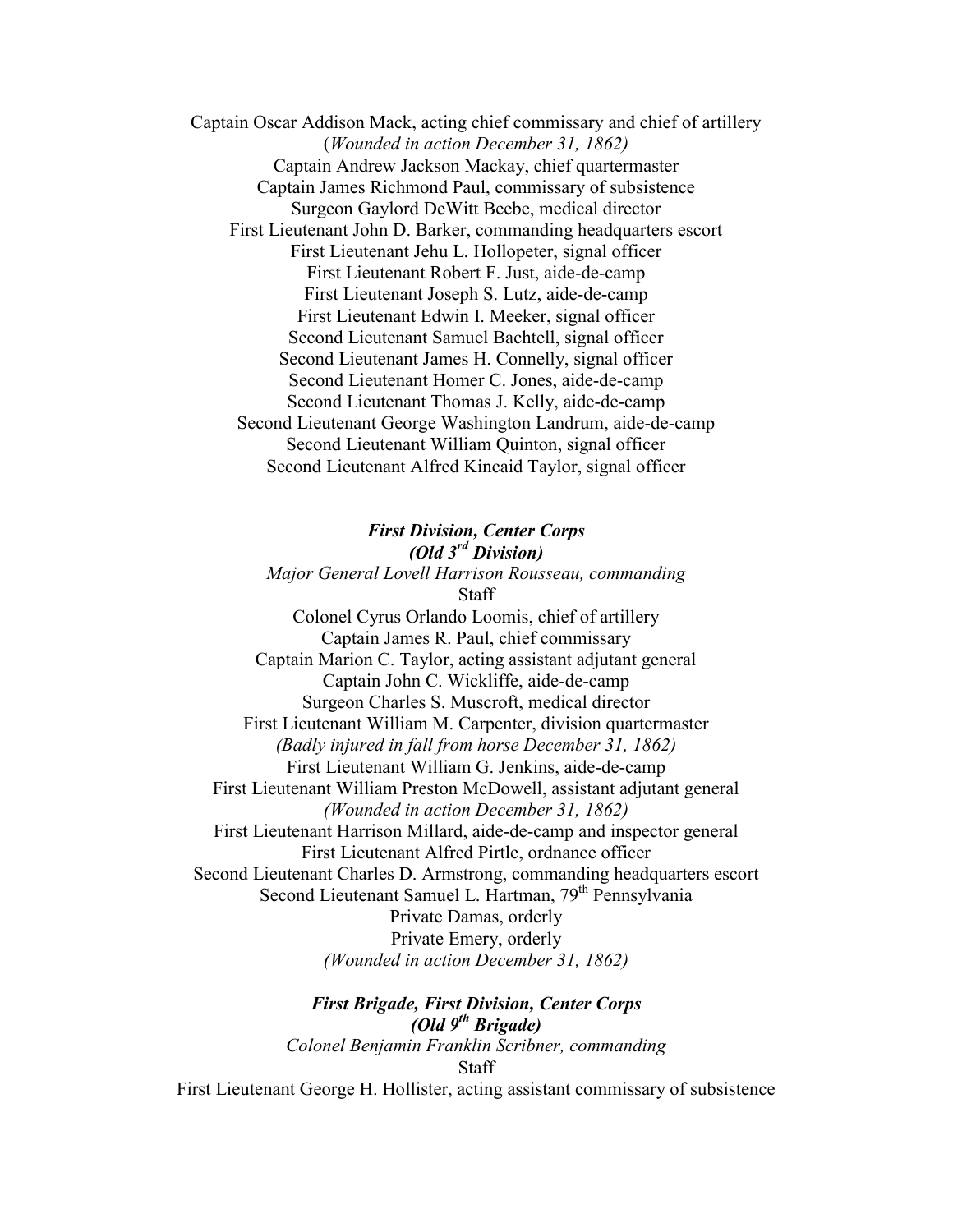*(Wounded and captured December 31, 1862)* First Lieutenant Francis J. Fitzwilliams, acting assistant adjutant general and aide-decamp First Lieutenant Alexander Martin, inspector *(Wounded in action December 31, 1862)*

First Lieutenant St. George Aston Vandegrift, acting assistant adjutant general Second Lieutenant Mundy Allen, topographical engineer Private Josiah F. Mitchell, orderly

> *Second Brigade, First Division, Center Corps (Old 17th Brigade) Colonel John Beatty, commanding* Staff

First Lieutenant James S. Wilson, acting assistant adjutant general James K. Patterson, volunteer aide-de-camp

> *Third Brigade, First Division, Center Corps (Old 28th Brigade) Colonel John Converse Starkweather, commanding* **Staff** Unknown

#### *Fourth Brigade, First Division, Center Corps*

*Lieutenant Colonel Oliver Lathrop Shepherd, commanding* Staff

Captain Nathaniel Coates Kinney, brigade quartermaster Assistant Surgeon Webster Lindsley, acting brigade surgeon First Lieutenant Anson Mills, chief of commissary First Lieutenant Robert Sutherland, acting assistant adjutant general

## *Second Division, Center Corps*

## *(Old 8th Division)*

*Brigadier General James Scott Negley, commanding* **Staff** 

Major Ferdinand H. Gross, medical director Captain Charles R. Hayden, ordnance officer Captain James A. Lowrie, assistant adjutant general Captain Frederick Schultz, chief of artillery Captain Charles T. Wing, assistant quartermaster First Lieutenant Robert H. Cochran, provost marshal First Lieutenant Nathan D. Ingraham, topographical engineer First Lieutenant Frederick H. Kennedy, aide-de-camp First Lieutenant Thomas Riddle, acting assistant commissary of subsistence Second Lieutenant William W. Barker, acting aide-de-camp Second Lieutenant Charles C. Cooke, acting aide-de-camp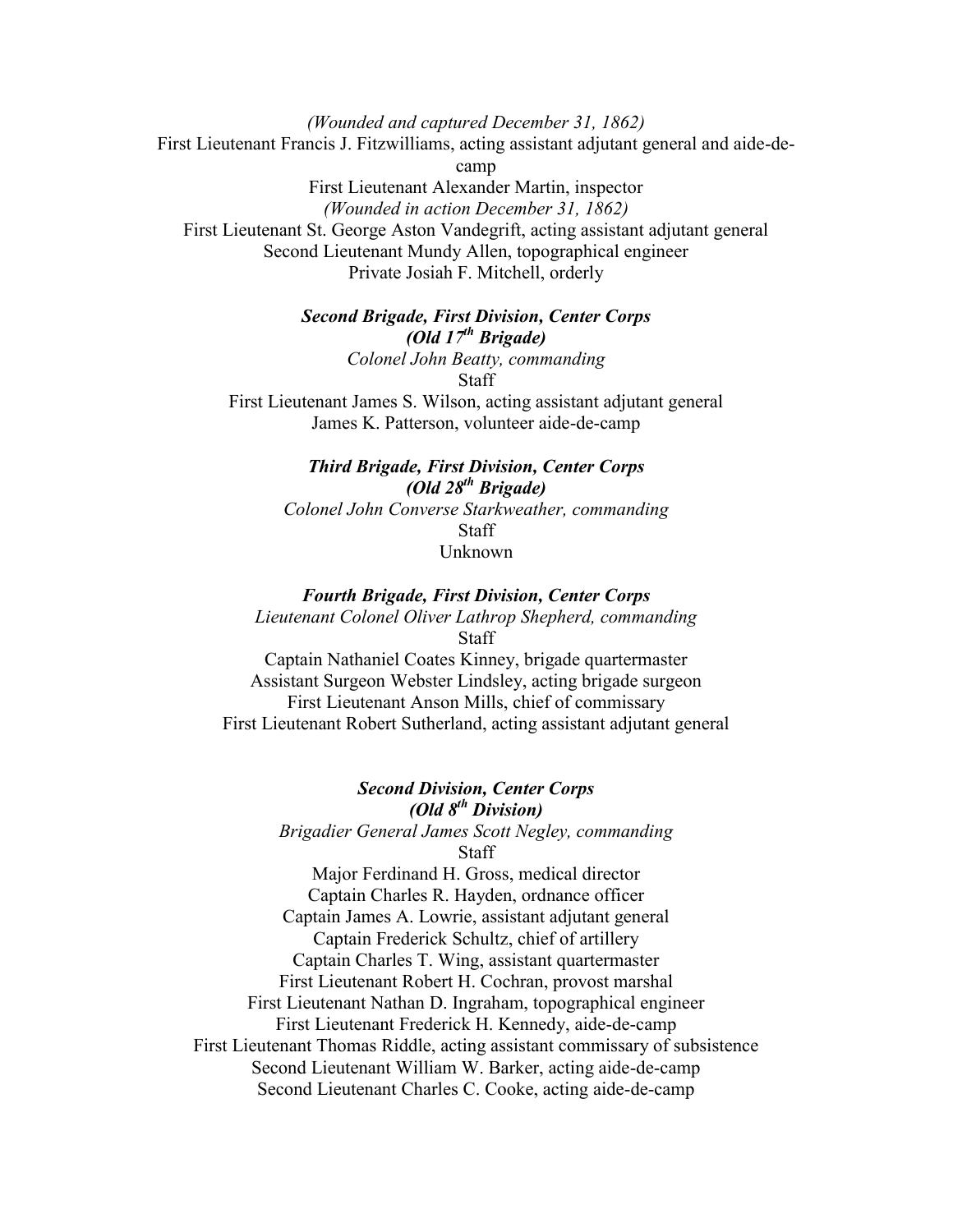Sergeant William H. Longwell, orderly

Headquarters escort from  $7<sup>th</sup>$  Pennsylvania Cavalry Sergeant George C. Lee, commanding Corporal E.H. Dougherty, Privates John Cunningham, George Gillen, John Higgins, Abraham Kepperly, John D. McCorkle, Henry Schwenk, Leon Starr, Daniel Walker, Henry Zimmerman

> *Second Brigade, Second Division, Center Corps (Old 29th Brigade) Colonel Timothy Robbins Stanley, commanding* Staff First Lieutenant William Bishop, 19<sup>th</sup> Illinois First Lieutenant Peter Cunningham, 19<sup>th</sup> Illinois First Lieutenant Henry S. Platt, Jr., aide-de-camp First Lieutenant Jacob J. Rarick, 69<sup>th</sup> Ohio First Lieutenant Frank Sweeny, 69<sup>th</sup> Ohio Second Lieutenant Morris D. Temple, 19<sup>th</sup> Illinois Private Adams, orderly Private Agnew, clerk Private Coffin, orderly Private Mercer, orderly Private Riley, clerk

*Third Brigade, Second Division, Center Corps (Old 7th Brigade)*

*Colonel John Franklin Miller, commanding* **Staff** 

Major Augustus B. Bonnaffon, topographical engineer Surgeon William Anderson, brigade surgeon First Lieutenant Hugh Alfred Ayers, aide-de-camp First Lieutenant Samuel Fletcher Cheney, aide-de-camp First Lieutenant Henry Martyn Cist, acting assistant adjutant general First Lieutenant Robert Mungen, brigade quartermaster First Lieutenant Francis Riddle, brigade commissary First Lieutenant Frank J. Tedford, inspector Private Nicholas John Vail, orderly Private Wilson J. Vance, clerk and orderly

*First Brigade, Third Division, Center Corps Colonel Moses B. Walker, commanding* **Staff** Captain Robert McQuilkin, acting assistant adjutant general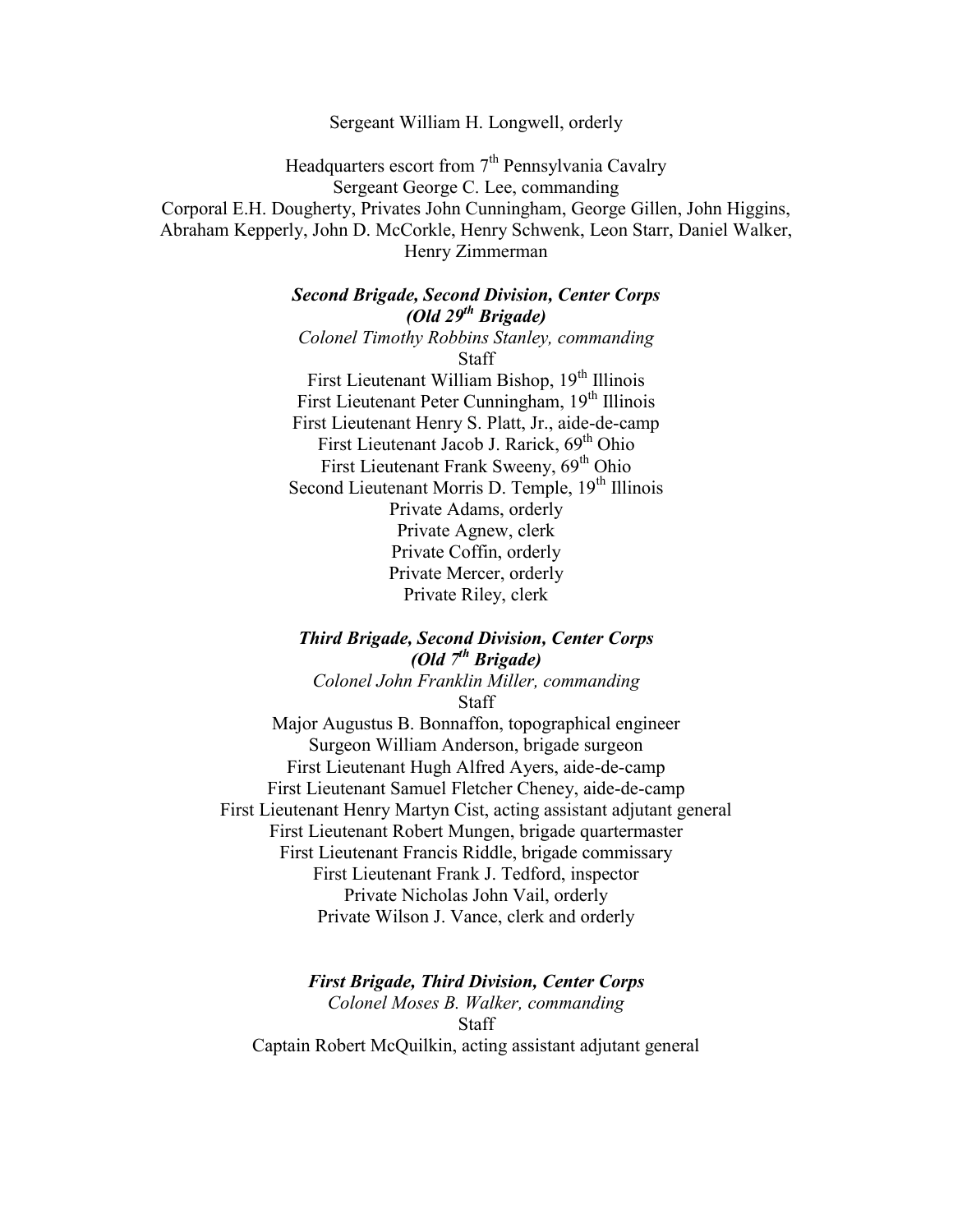*Provisional Brigade, Fourth Division, Center Corps Brigadier General James Gallant Spears, commanding* **Staff** Unknown

*Left Wing Major General Thomas Leonidas Crittenden, commanding* **Staff** Major Lyne Starling, assistant adjutant general and chief of staff Captain Louis M. Buford, aide-de-camp *(Slightly wounded in action December 31, 1862)* Captain Case, signal officer

Captain R. Loder, inspector general Captain Gilbert Crawford Kniffin, commissary of subsistence Captain John Mendenhall, chief of artillery and topographical engineer Surgeon Alonzo Jefferson Phelps, medical director First Lieutenant George Gregg Knox, aide-de-camp Lieutenant Jones, volunteer aide Second Lieutenant Peter S. Bruner, commanding headquarters escort

#### *First Division, Left Wing*

*Brigadier General Thomas John Wood, commanding (Wounded in action December 31, 1862) Brigadier General Milo Smith Hascall, commanding*

Staff

Major Seymour Race, chief of artillery Major Isaiah D. Walker, volunteer aide-de-camp Captain Marcus P. Bestow, assistant adjutant general and chief of staff Captain Charles H. Bruce, ordnance officer Captain Lorenzo Doty Meyers, division quartermaster Captain Theodoric R. Palmer, inspector general Surgeon William W. Blair, medical director First Lieutenant Samuel D. Henderson, commissary of subsistence First Lieutenant John C. Martin, signal officer and acting assistant quartermaster First Lieutenant John Yaryan, aide-de-camp

#### *First Brigade, First Division, Left Wing*

*Brigadier General Milo Smith Hascall, commanding Colonel George Pearson Buell, commanding* Staff Captain Edmund R. Kerstetter, assistant adjutant general and chief of staff

Captain John Roberts, commissary of subsistence First Lieutenant James R. Hume, aide-de-camp First Lieutenant James R. Warner, inspector general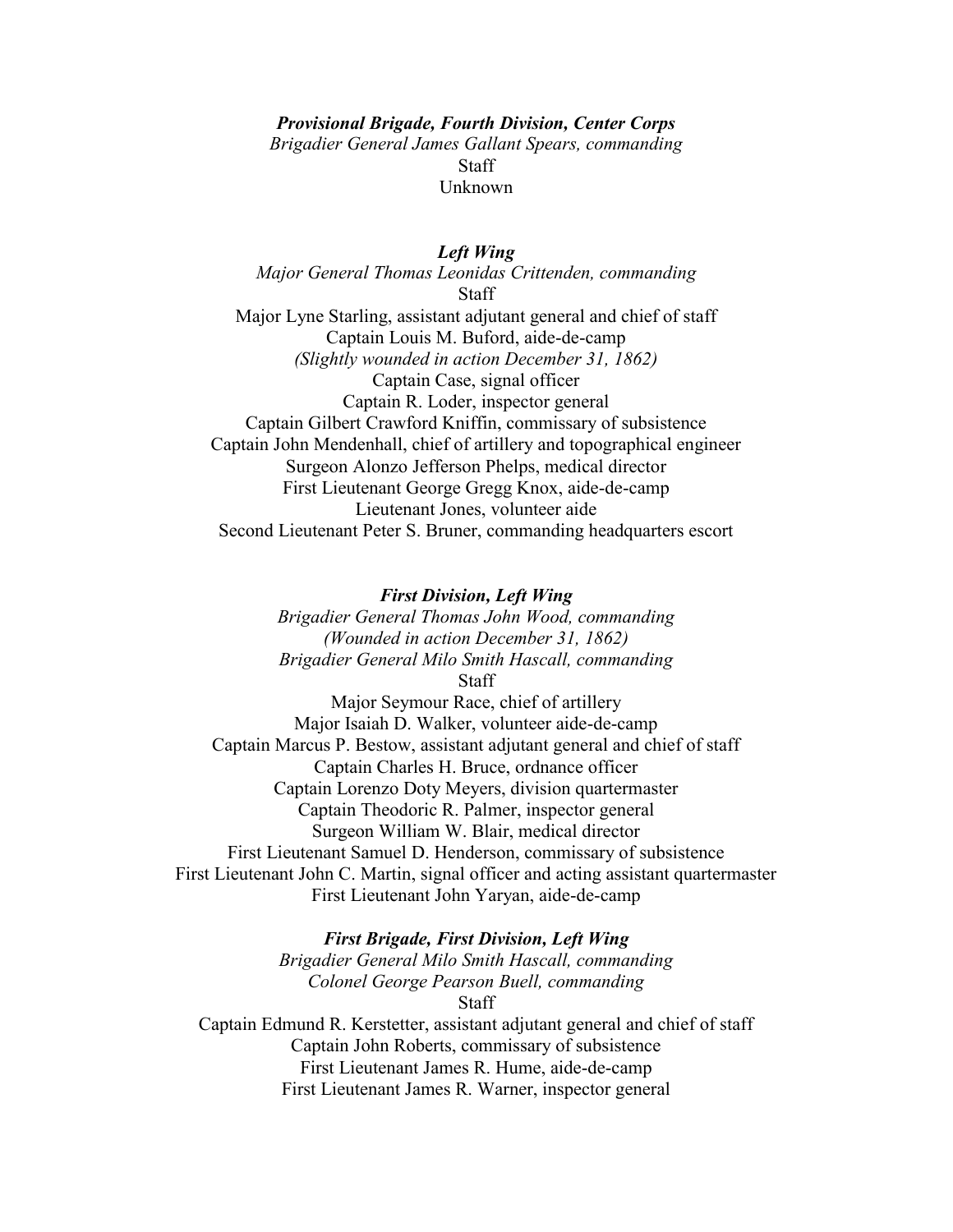#### *Second Brigade, First Division, Left Wing*

*Colonel George Day Wagner, commanding* Staff

Captain Henry C. Tinney, acting assistant adjutant general Captain Horace Warren, aide-de-camp First Lieutenant William M. Casterline, aide-de-camp

*Third Brigade, First Division, Left Wing Colonel Charles Garrison Harker, commanding* **Staff** 

Captain Samuel L. Coulter, acting assistant adjutant general Surgeon John M. Todd, acting brigade surgeon First Lieutenant A.B. Case, acting assistant inspector general First Lieutenant David L. Wright, aide-de-camp

#### *Second Division, Left Wing*

*Brigadier General John McAuley Palmer, commanding* **Staff** 

Captain Henry Howland, assistant quartermaster Captain Jacob R. Muhleman, assistant adjutant general and chief of staff Captain David Woodman Norton, acting assistant adjutant general Captain William E. Standart, chief of artillery Surgeon Mason G. Sherman, acting medical director First Lieutenant Charles E. Hayes, topographical engineer First Lieutenant Charles C. Peck, commissary of subsistence First Lieutenant John H. Shaw,  $7<sup>th</sup>$  Illinois Cavalry First Lieutenant Thomas H. Simmons, 14<sup>th</sup> Illinois *(Wounded in action December 31, 1862)* Second Lieutenant Benjamin Franklin Croxton, ordnance officer Lieutenant Child, aide-de-camp

*First Brigade, Second Division, Left Wing*

*Brigadier General Charles Cruft, commanding* Staff

Captain William H. Fairbanks, acting assistant adjutant general Captain Robinson, commissary of subsistence Surgeon James B. Armstrong, acting brigade surgeon First Lieutenant James C. Beeler, acting quartermaster First Lieutenant John A. Wright, acting aide-de-camp Corporal James T. Slater, escort Private William Hayman, escort

> *Second Brigade, Second Division, Left Wing Colonel William Babcock Hazen, commanding*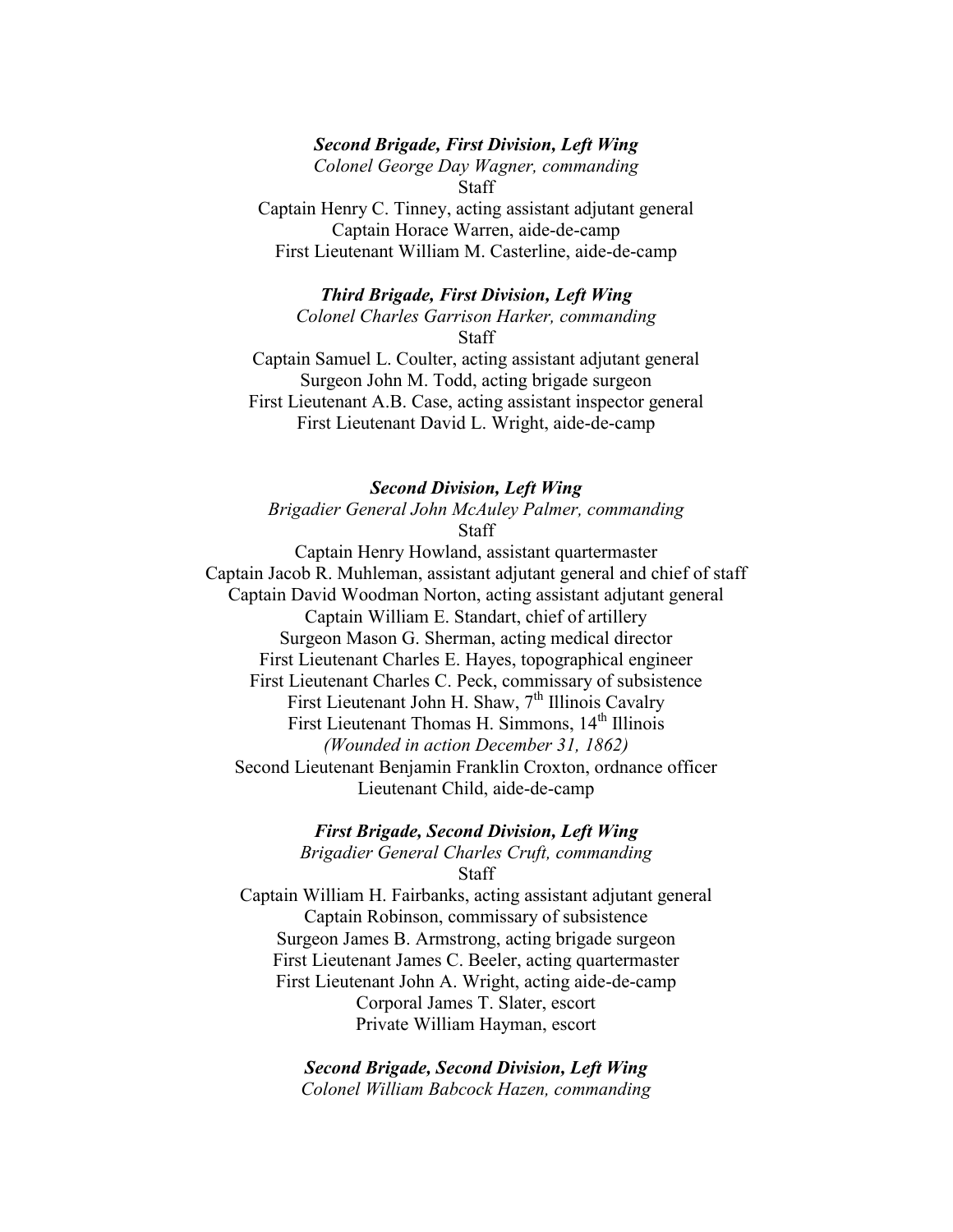*(Slightly wounded in action December 31, 1862)* **Staff** Major Robert L. Kimberly, acting assistant adjutant general Captain Leonidas A. Cole, topographical engineer *(Slightly wounded in action December 31, 1862)* Captain James McCleery, acting inspector general *(Wounded in action December 31, 1862)* First Lieutenant Edwin Byron Atwood, aide-de-camp First Lieutenant William M. Beebe, Jr., aide-de-camp *(Wounded in action December 31, 1862)* First Lieutenant John L. Chilton, acting brigade quartermaster First Lieutenant Ferdinand D. Cobb, acting commissary of subsistence Second Lieutenant William "Harry" Morton, volunteer aide-de-camp Sergeant Henry Diedtrich, orderly *(Mortally wounded December 31, 1862)* Private Christopher Lehmann, brigade bugler

> *Third Brigade, Second Division, Left Wing Colonel William Grose, commanding* **Staff** Captain Milton Peden, 36<sup>th</sup> Indiana *(Wounded in action December 31, 1862)* First Lieutenant Jephson P. Duke, 23rd Kentucky Surgeon Silas H. Kersey, acting brigade surgeon Corporal Isaac Bigelow, orderly Private Benjamin "Frank" Brough, orderly Private Martin Mann, orderly Private Louis Miller, orderly Musician George W. Shirk, orderly and bugler Private William D. Smith, orderly Private Frank Webb, orderly Private Albert L. Woods, orderly

#### *Third Division, Left Wing*

*Brigadier General Horatio Phillips Van Cleve, commanding (Slightly wounded December 31, 1862) Colonel Samuel Beatty, commanding* Staff Captain Ephraim Allen Otis, assistant adjutant general

Captain William Starling, topographical engineer Captain Charles H. Wood, inspector general Captain George R. Swallow, acting chief of artillery Surgeon M.C. Woodworth, medical director First Lieutenant Thomas Forrest Murdock, aide-de-camp Second Lieutenant Henry M. Williams, aide-de-camp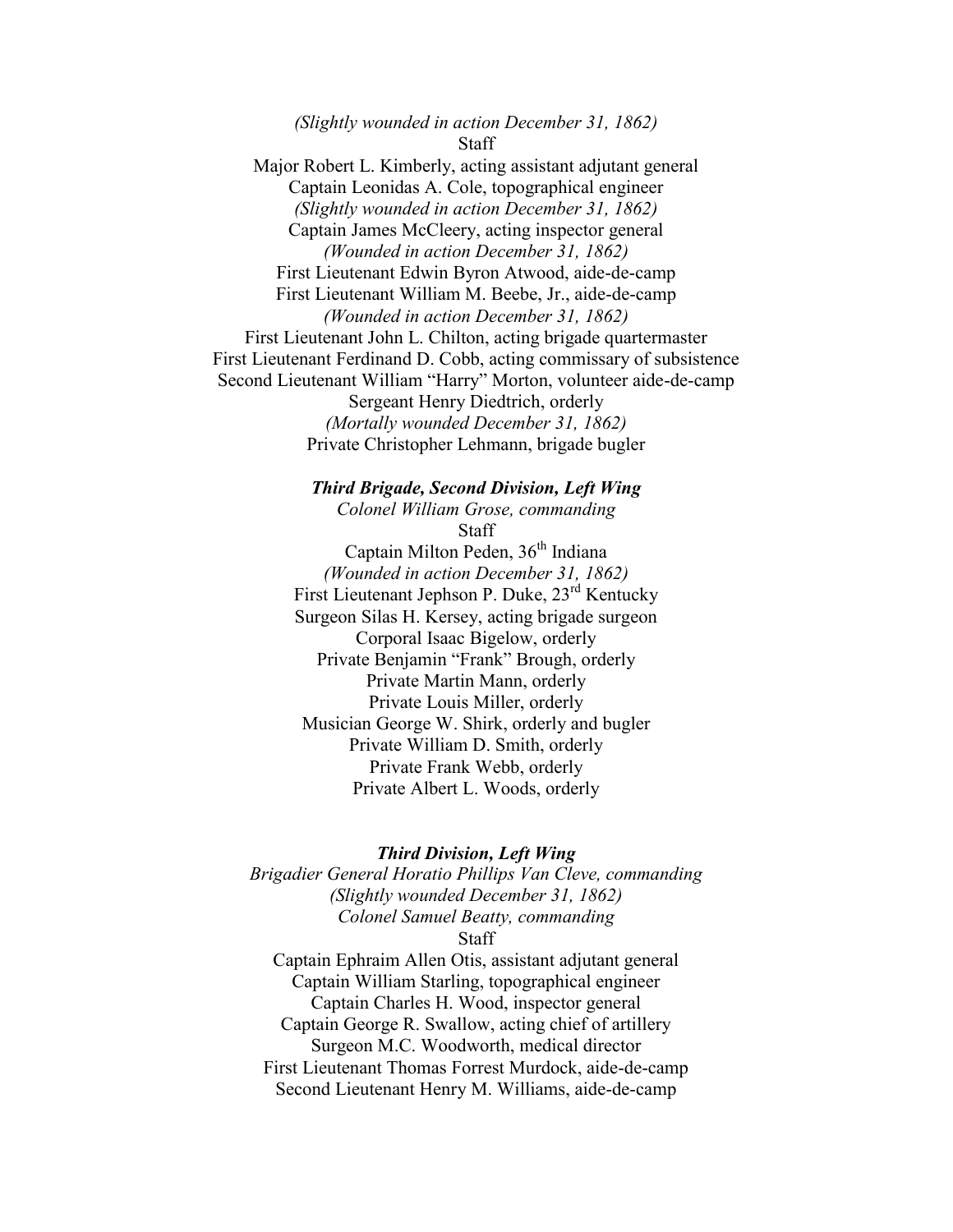First Sergeant Robert B. Rhodes, commanding escort

*First Brigade, Third Division, Left Wing Colonel Samuel Beatty, commanding Colonel Benjamin C. Grider, commanding* **Staff** 

First Lieutenant James R. Percival, aide-de-camp First Lieutenant Henry Harrison Sheets, aide-de-camp

*Second Brigade, Third Division, Left Wing Colonel James Perry Fyffe, commanding* **Staff** Captain Charles F. King, acting assistant adjutant general Captain Charles A. Sheafe, provost marshal Surgeon Martin Hays, brigade surgeon First Lieutenant Joseph Dancer, inspector *(Wounded in action January 2, 1863)* First Lieutenant James R. Temple, aide-de-camp Corporal Hamer J. Higgins, orderly Private Elijah D. Thomas, orderly

#### *Third Brigade, Third Division, Left Wing*

*Colonel Samuel Woodson Price, commanding* Staff

First Lieutenant John Clark, acting assistant adjutant general First Lieutenant Carter B. Harrison, acting assistant inspector general First Lieutenant Edward Noble, aide-de-camp

*Cavalry Corps Brigadier General David Sloane Stanley, commanding* Staff Captain William Henry Sinclair, assistant adjutant general

#### *Cavalry Division*

*Colonel John Kennett, commanding* **Staff** First Lieutenant Milton B. Chamberlain, acting assistant adjutant general Lieutenant Rilley *(Captured then escaped December 31, 1862)* Private James A. Farrish, orderly Private Wilson Jaggers, orderly

> *First Brigade, Cavalry Division Colonel Robert Horatio George Minty, commanding*